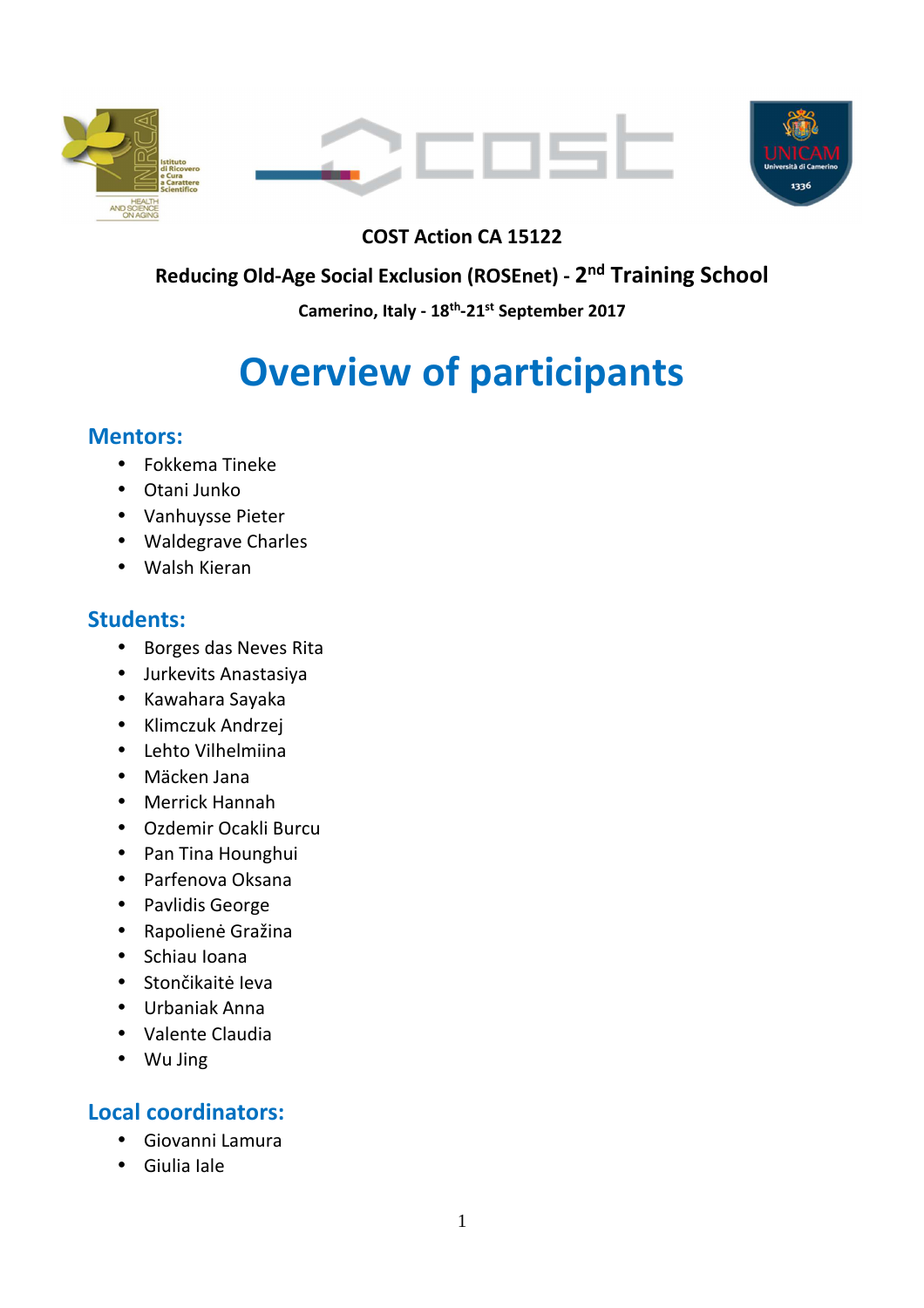# **Mentors**

#### **Tineke Fokkema**

**Netherlands Interdisciplinary Demographic Institute (NIDI),** 

## **Netherlands**

**E-mail:** fokkema@nidi.nl

**Biosketch:** Tineke Fokkema is senior researcher at the Netherlands Interdisciplinary Demographic Institute (NIDI-KNAW) in The Hague and at the department of Public Administration and Sociology of Erasmus University Rotterdam. Her research focuses on older adults, loneliness, intergenerational solidarity and exchange, and migration. Currently, she is involved in the ERC Research project 'Families in Context" led by Prof. dr P.A. Dykstra, focusing on the social implications of growing old in a migration context. Recent articles by her have appeared in Ageing and Society, Demographic Research, European Journal of Ageing, Journal of Ethnic and Migration Studies, Population, Space and Place, and The Journals of Gerontology, Series B: Psychological Sciences and Social Sciences.

**Title of the presentation: "**Ageing, Migration and Social Exclusion: An International Overview"

**Abstract:** In the early post-war years, young labour migrants moved within or into Europe and have 'aged in place'. In addition, nowadays older adults are more 'on the move' than ever before. This mobility takes different forms, such as later-life migration to join adult migrant children abroad, travelling back and forth between the country of destination and origin, old-age return migration, and international retirement migration in search for attractive climate and leisure amenities. Lately, increasing attention has been paid to the impact of these movements on migrants' social wellbeing and how they cope with social deficits, if any. In her lecture, Tineke Fokkema will address and illustrate both topics, using examples from her own research. It draws on survey data as well as in-depth interviews among older migrants with different nationalities and migration histories, who live in different countries and are at various stages in their life course.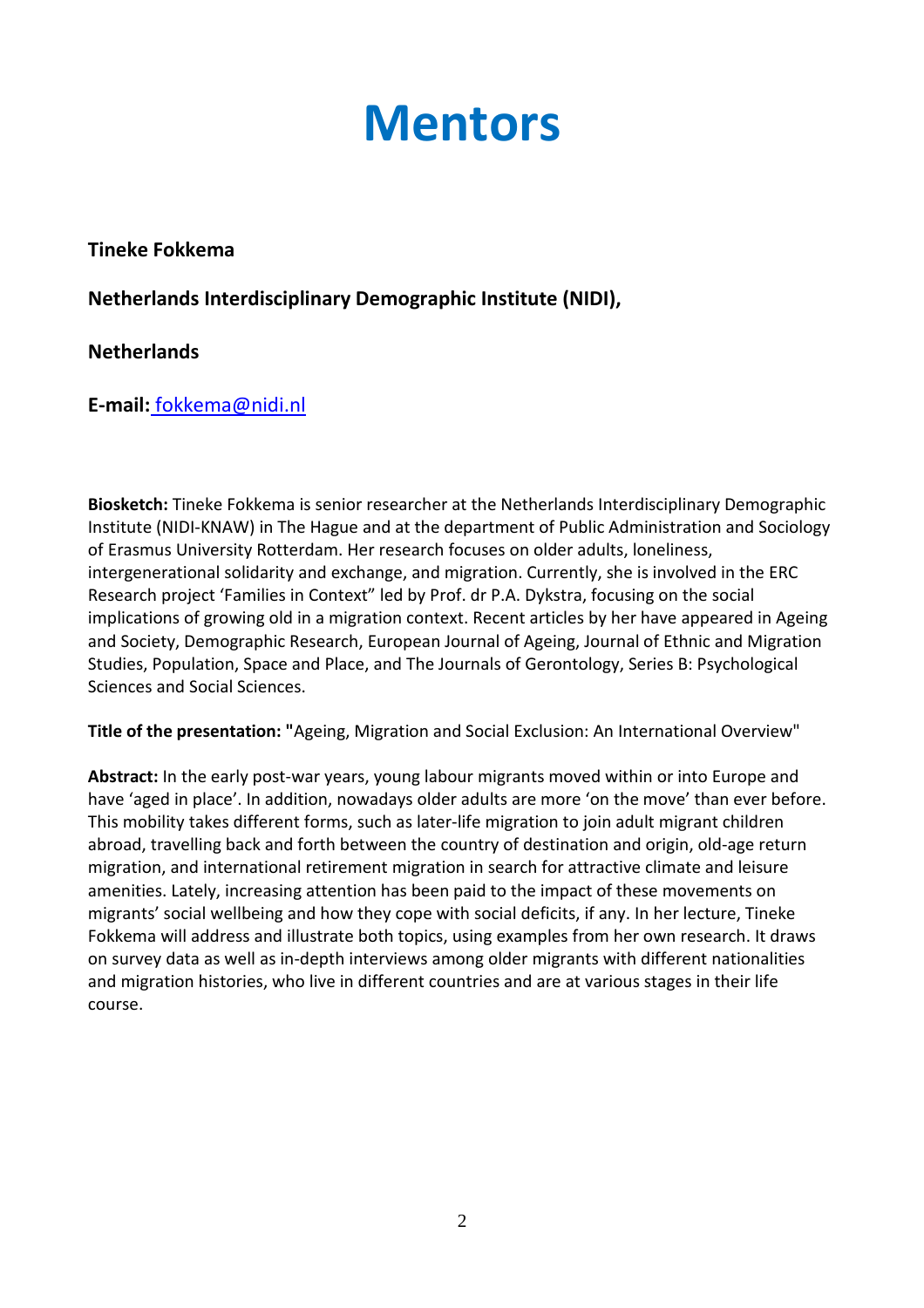

# **Junko Otani**

**Osaka University** 

**Japan** 

**E-mail:** @hus.osaka-u.ac.jp

**Biosketch:** Junko Otani, DDS, MPH, MS, PhD, is Professor in the Graduate School of Human Sciences at Osaka University. She also serves Regional Director of East Asian Center for Academic Initiatives (Shanghai Office) of Osaka University. She obtained her DDS from Osaka University, her MPH in international health and MS in population science from Harvard University and her PhD in social policy and administration from the London School of Economics. She has worked for the World Bank as a health specialist and for the World Health Organization as a medical officer, based mainly in China. Her areas of specialization include international health and population, social development studies, area studies, and research methodology. She has looked at disaster-affected areas of Kobe in Japan, Sichuan in China and New Zealand. She was awarded Royal Society of New Zealand fellowship to conduct research in Christchurch at University of Canterbury in 2013 and Australian Academy of Science fellowship for School of Population and Global Health of University of Melbourne in 2015. She has been on the board of trustee of Japan Association for International Health since 2009, and the Japan-China Sociological Society since 2016 and President for its annual conference in 2017. She also served International Program Advisory Committee, International Federation on Ageing (IFA) 13th Global Conference on Ageing, "Disasters in Ageing World – Readiness, Resilience and Recovery", Brisbane, Australia, June 2016. Her publication include the book, Older People in Natural Disasters (2010), Kyoto University Press & Trans Pacific Press: Australia.

**Title of the presentation:** "Older People and Natural Disasters"

**Abstract:** This presentation will introduce my research on older people following the 1995 Great Hanshin Earthquake in Kobe- Osaka, Japan, and will introduce more issues regarding older people from other major disasters in Japan including the 2011 East Japan Earthquake, Tsunami and Nuclear Disaster. I will also make some cross references to the 2008 and 2013 Sichuan Earthquakes in China and others to provide insights from international comparative approaches. The Kobe study is social science research on elderly people in urban areas who are poor and have no functioning family. It is a group that will be of increasing concern in the future in Japan and many other countries. My study population lost homes in the 1995 Great Hanshin Earthquake in Kobe, Japan, and were repeatedly relocated to various types of housing schemes in the following years. By looking at the highly age biased community of Kasetsu (temporary shelter housing: TSH) created after the Kobe Earthquake and the following stage of Fukkō Jutaku (public reconstruction housing: PRH), this research follows the processes of reconstruction for older people after the earthquake with special reference to housing and community work.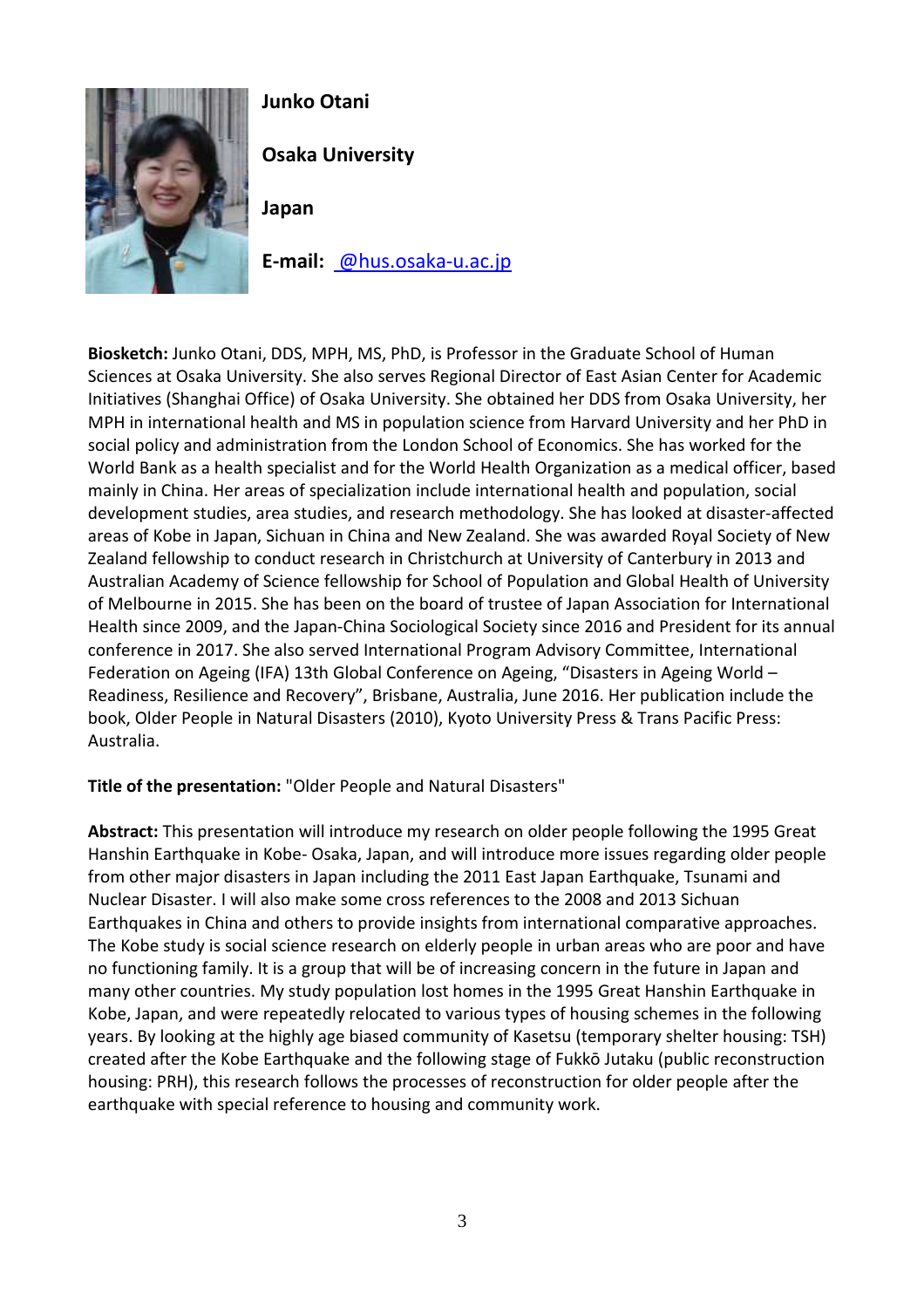

## **Pieter Vanhuysse**

**Danish Centre for Welfare Studies** 

**Denmark** 

**E-mail:** vanhuysse@sam.sdu.dk

**Biosketch:** Pieter Vanhuysse, PhD (LSE) is Professor of Comparative Welfare State Research at the Danish Centre for Welfare Studies, University of Southern Denmark. His research on the political sociology of intergenerational equity, aging, generations and public policies has been published in over 40 articles in peer-reviewed journals. Pieter has co-edited *Post-Communist Welfare Pathways* (Palgrave Macmillan, 2009) and *Ageing Populations in Post-Industrial Democracies* (Routledge, 2012). He has authored *Divide and Pacify: Strategic Social Policies and Political Protests in Post-Communist Democracies* (CEU Press, 2006), which was nominated for the American Sociological Association's Best Book Award for Political Sociology. Pieter has lectured at over 35 institutes of higher learning, has consulted at the Obama White House and various national ministries and has had a wide impact on policy communities in Europe and the Americas.

**Title of the presentation:** "What Age Groups Give Each Other: Pro-elderly welfare states within a child-oriented Europe".

**Abstract:** Some welfare states in Europe are more pro-elderly biased than others, which gives rise to worries about intergenerational justice in many countries. I discuss European variance on my EBISS – elderly bias in social spending) and IJI (Intergenerational Justice Index) indicators. But families are also important vehicles of intergenerational transfers – in addition to public policies. Working-age people are net contributors; children and older persons net beneficiaries. However, there is an asymmetry in socialization. Working-age people pay taxes and social security contributions to institutionalize care for older persons as a generation, but invest private resources to raise their own children, often with large social returns. This results in asymmetric statistical visibility. Elderly transfers are near-fully observed in National Accounts; those to children much less. Analysing ten European societies, we employ National Transfer Accounts to include public and private transfers and National Time Transfer Accounts to value unpaid household labour. All three channels combined, children actually receive more per capita resources (73 percent of prime-age labour income) than older persons (31 percent) in every country studied. Europe is a continent of pro-elderly welfare states and strongly child-oriented parents. Since children are also important future public goods, why has investment in them not been socialized more?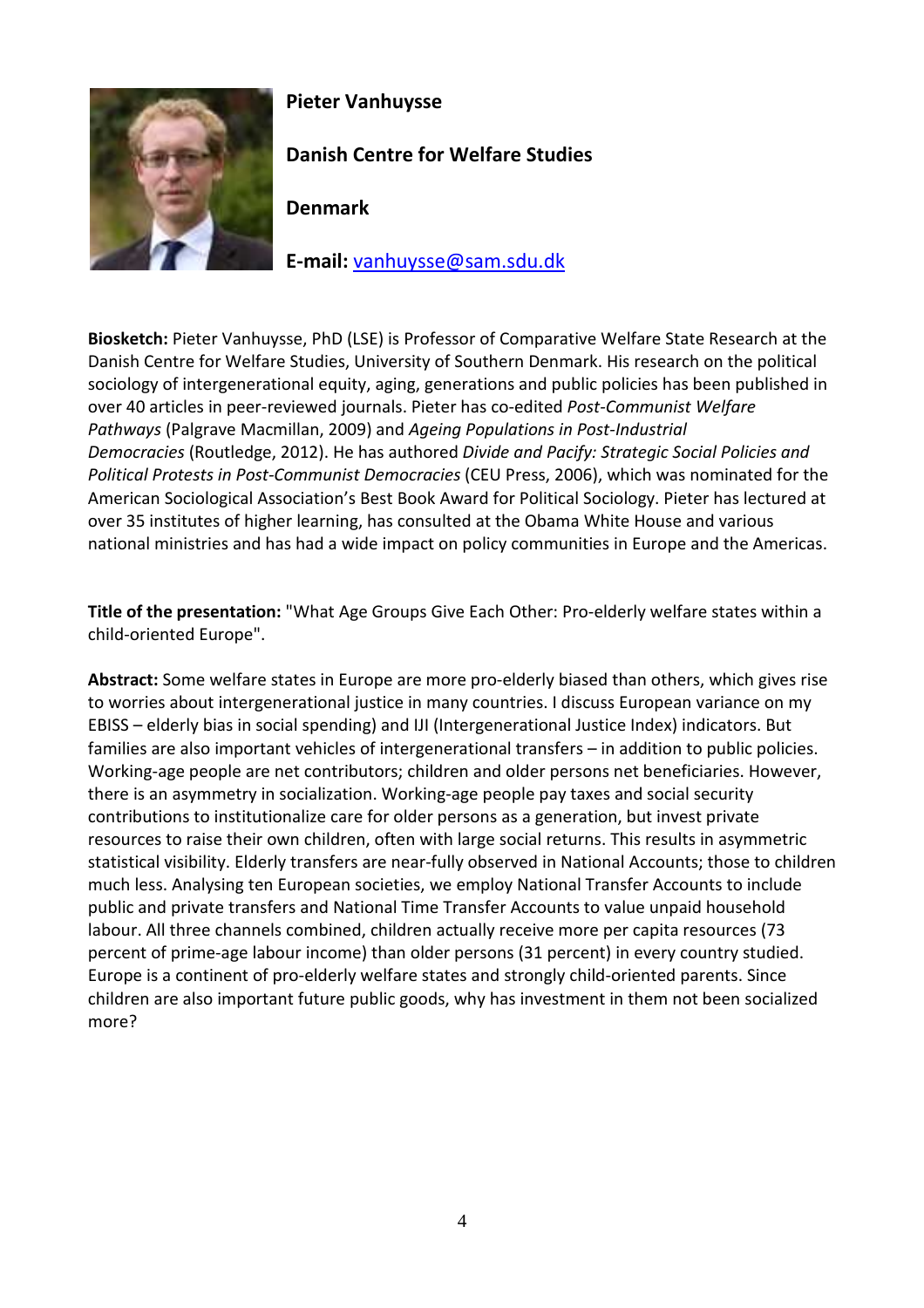

## **Charles Waldegrave**

# **Family Centre Social Policy Research Unit**

**New Zealand** 

**E-mail:** waldegrave.c@fc.org.nz

**Biosketch:** Charles Waldegrave is a psychologist and social policy researcher. He leads the Family Centre Social Policy Research Unit in Lower Hutt, Wellington, New Zealand. Charles is a joint leader of the New Zealand Poverty Measurement Project, the New Zealand Longitudinal Study of Ageing and the 'Social Isolation and Loneliness among Older Māori and Pacific People' project as part of the National Science Challenge. He and colleagues are also regularly contracted by most social Ministries of Government to carry out social and economic research and evaluation projects. They have provided the evidence base for housing, income and other social policy changes that have reduced poverty in NZ. He collaborates extensively with international research partners and publishes regularly in peer reviewed journals and accessible reports.

**Title of the presentation:** "Loneliness and Elder Abuse: Identifying pathways out of both states. Empirical findings from New Zealand"

**Abstract:** The aim of this study was to provide an evidence base for understanding the associations between loneliness and elder abuse, the populations most affected, the observed impacts and the pathways in and out of it. There have been no previous studies measuring the prevalence of elder abuse or its associations with loneliness in New Zealand. Elder abuse is a modifiable behaviour which can be reduced. Understanding its association with loneliness can offer pathways out of both states.

The New Zealand Longitudinal Study of Ageing (NZLSA) had a national random sample of over 3,000 older New Zealanders aged 50+ years, 48 percent of whom were 65 years and older. The Vulnerability to Abuse Screening Scale (VASS) was applied. Four sub-scales: vulnerability; dependence; dejection; and coercion, enabled the identification of different types of elder abuse. The responses were assessed for associations with gender, marital status, ethnicity and statistical associations with health and wellbeing measures, including the De Jong Gierveld Loneliness Scale. The study demonstrated that elder abuse and loneliness are significantly correlated. Using regression analysis, all 4 VASS subscales showed significant associations with loneliness. The dejection subscale produced a highly significant result demonstrating the greater impact of psychological abuse on loneliness. Māori experienced significantly more abuse, as did women in 3 of the 4 sub-scales.

The results show how programmes that address loneliness and abuse together can provide pathways out of both states. Both vulnerabilities can provide pathways into the other. Likewise, pathways out can reduce both.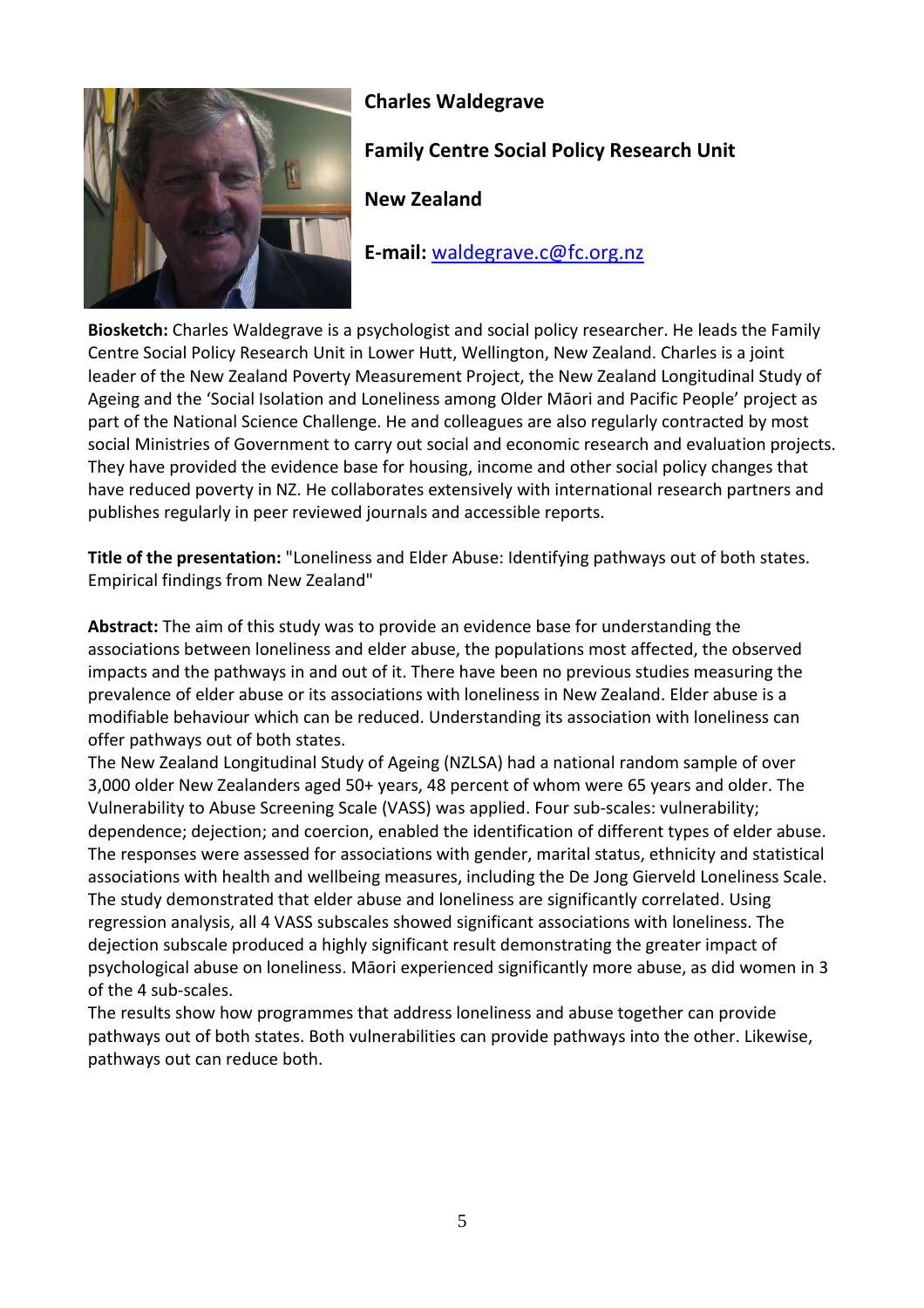

### **Kieran Walsh**

**Acting Director, Irish Centre for Social Gerontology; Director, Project Lifecourse, Institute for Lifecourse and Society** 

**Ireland** 

**E-mail:** kieran.walsh@nuigalway.ie

**Biosketch:** Kieran Walsh is Acting Director of the Irish Centre for Social Gerontology, and Project Director of Project Lifecourse at the Institute for Lifecourse and Society at the National University of Ireland Galway. He is also Chair of COST Action CA15122 on 'Reducing Old-Age Social Exclusion' (ROSEnet), which focuses on addressing critical gaps in research and policy to combat multidimensional exclusion amongst older people in ageing societies. Kieran has extensive experience in interdisciplinary social gerontology and life-course research. His research interest and expertise focus on: social exclusion in later life; place and life-course transitions and trajectories; the influence of structural forces and institutional life course; informal and formal infrastructures of care, and care relationships; and intersecting ageing and migration processes.

**Title of the presentation:** "Reducing Old-Age Social Exclusion (ROSEnet): Critical gaps and global challenges"

**Abstract:** While older adults are disproportionately affected by multiple forms of exclusion, research and policy concentrate on those of working age, those with low-income, and children. The lack of consensus in Europe as to older adult experiences during the economic crisis has marginalised concerns for old-age disadvantage even further. The concept of social exclusion itself has considerable potential to explain and respond to disadvantage in later life globally. However, in the context of ageing populations the construct remains ambiguous, and questions about what, if anything, makes old-age exclusion unique as a form of disadvantage, and specific to ageing, still remain. Compounded by scientific knowledge gaps, reducing old-age social exclusion therefore represents a significant global challenge. With current efforts lacking direction and impact and with consequences for individuals, families and social systems, old-age exclusion also represents a substantial barrier to realising positive outcomes in global ageing and health. It is within this context that the ROSEnet (Reducing Old-Age Social Exclusion in Europe) COST Action aims to overcome fragmentation and critical gaps in conceptual innovation on old-age exclusion across the life course. This paper will draw on the findings of a scoping review of the international literature to situate the focus of ROSEnet and to establish the current level of state-of-the-art scientific knowledge, and identify critical gaps in research and policy.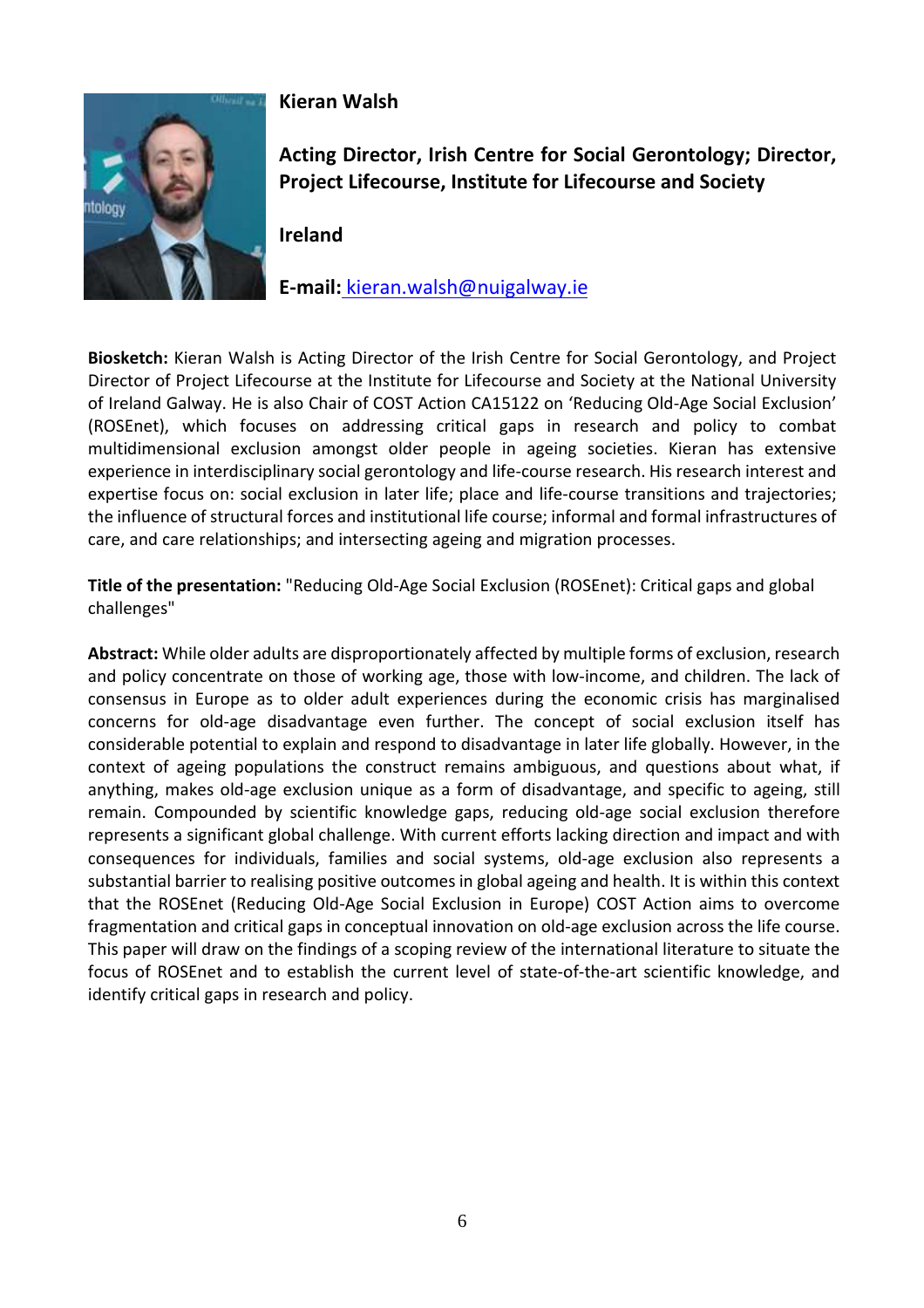# **Students**



**Rita Borges das Neves** 

**University of Minho** 

**Portugal** 

**E-mail**: ritaborgesneves@gmail.com

**Biosketch:** Rita Borges das Neves is a master in Sociology of Health and Society and a PhD student at the Centre for Research in the Social Sciences at the University of Minho, Portugal. She has been involved in several research projects that focus on sociological aspects of individual and demographic ageing, including the Survey on Health, Ageing and Retirement Portugal (SHARE) and was a research associate at the Institute of Psychiatry of King's College London, UK and a visiting student at Oxford Institute of Ageing, University of Oxford, UK. She is a member of the Gender and health impacts of policies extending working life in western countries Network -Genderewl and collaborates with the Centre of Women Studies in National University of Ireland, Galway. Rita is interested in social inequalities in health, productive activities, wellbeing and ageing, and sociology of health which she lectured at an undergraduate level. For her PhD she studies unemployment in late career as a social determinant of health and

**Title of the presentation: "**The effects of late career unemployment on mental health from a political economy of health perspective"

**Abstract**: Unemployment is one of the severest forms of economic and social exclusion and a social determinant of mental and physical health. The European Union (EU) endorses its member states to tackle unemployment by supporting job creation, mobility, flexibility and (re)training, but this strategy may be inappropriate to some of the most vulnerable groups in the labour force. Middle aged European women typically have fragmented professional careers, mostly in low paid, unskilled jobs and high risk of poor health and reintegration in the labour market may be particularly hard. In a context of extended working lives, labour market restructuration and demographic ageing it is important to look at the profiles of older unemployed women and determine the potential vectors of vulnerability under different institutional-organizational settings. Currently, I am conducting multiple correspondence analyses with SHARE longitudinal data that allow me to draw a profile of unemployed 50 years old women in different European countries in a tentative approach to a better understand the potential impacts of mobility, flexibility and (re)training initiatives under the European Employment Strategy.

#### **Issues to discuss at the Training School:**

- 1. macro-level aspects of (labour market) exclusion among older workers and its consequences on mental health: can the mode of production and welfare policies that go with it be understood as the cause of the causes for exclusion and health inequalities?
- 2. gender and health as aspects of social exclusion the need for a comprehensive conceptualization of exclusion, from a gendered lenses that contemplates also the health aspects.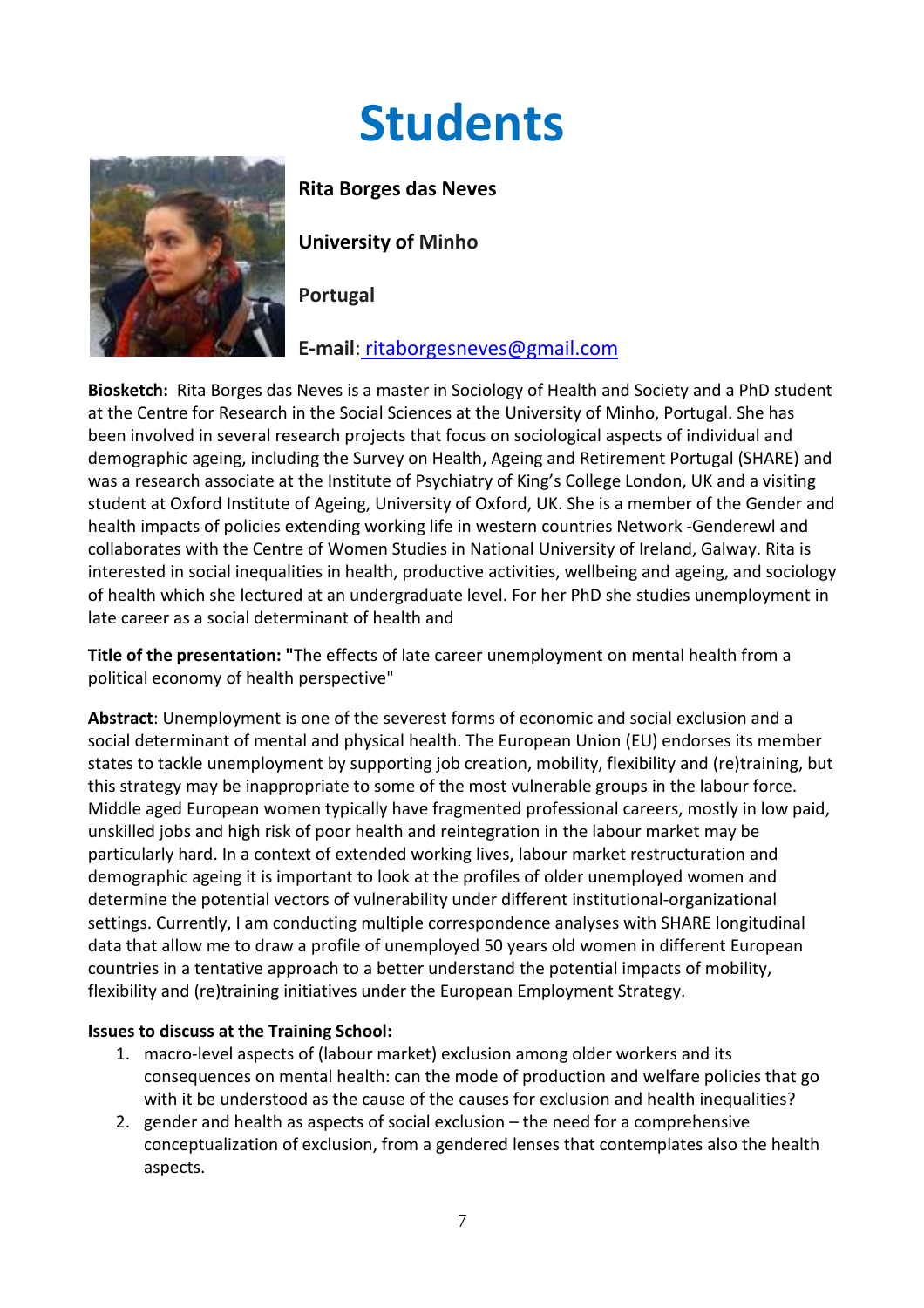

## **Anastasiya Jurkevits**

**Lithuanian Center for Social Research** 

**Lithuania** 

**E-mail:** anastasiya.jurkevits@gmail.com

**Biosketch:** Anastasiya Jurkevits is a second-year student at Lithuanian Social Research Centre, Lithuania. She majored in Philology at the Grodno State University named by Y.Kupala, Belarus, then studied history and cultural anthropology in European Humanities University, Lithuania. She received MA in Heritage Studies in EHU, Lithuania, and MA in Social Sciences in Mykolas Romeris University, Lithuania. Throughout master program "Comparative Social Policies and Welfare" Mrs. Jurkevits attended Linz University, Austria, and Tampere University, Finland. She was honored by Leadership Award in 2016 (MRU, Lithuania), Diploma for the Best Defended MA in Lithuania in 2016 (Lithuanian Society of Young Researchers) as well as awarded the Most Outstanding Student of the Class 2010 and 2012 (EHU, Lithuania).

Jurkevits Anastasiya's research interests include language and social interactions, sociology of age and ageing, social networks, political sociology.

At this moment she is involved in COST Action IS1402 (as MC Substitute) and Lithuanian Social Research Centre's research project Single Life of Elderly People: Tendencies, Profiles and Challenges for Integration (2017-2018).

**Title of the presentation: "**Portrayal of older people in Belarusian media portal TUT.BY"

**Abstract:** Negative myths and stereotypes about older age and aging, usage of derogatory language causing ageism and exacerbate social exclusion. This research was aimed to find out what stereotypes about older people dominate the Belarusian media space and are broadcasted to the public? The concepts of "old age" and "elderly people" as well as stereotypes on age group "elderly" are analysed within Belarusian media discourse. In empirical terms, 1) the qualitative discourse analysis and 2) the quantitative content-analysis are conducted.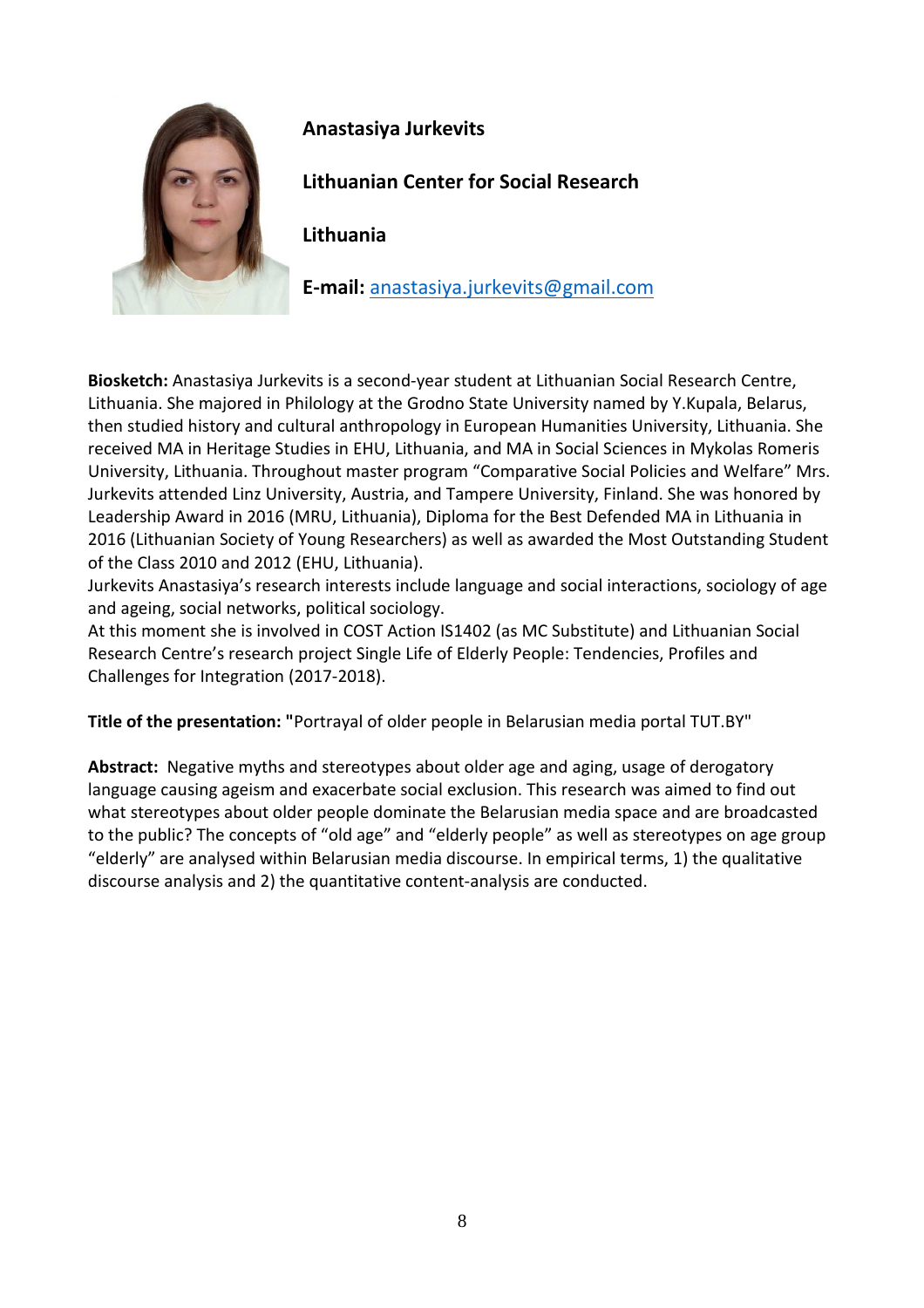

#### **Sayaka Kawahara**

**Osaka University** 

**Japan** 

**E-mail:** sayawasa@hotmail.co.jp

**Biosketch:** Sayaka Kawahara is a first-year master's student at the Graduate School of Human Sciences, Osaka University. She is now pursing her master's study in public health especially focusing on mental health for aging people. She studied German culture and European history at Heidelberg University in Germany for a year as an exchange student when she was in her bachelor's program. A participation in an extracurricular activity to talk about international health problems triggered her to learn about global health issue such as Non-communicable diseases and also she became more interested in them and the worldwide phenomenon of rapidly-aging population.

She also develops high interests in the relation between mental health problems and suicide and the community-based approach to prevent depression. The increasing number of elderly people who live totally alone until their death and who commit suicide from late their 60s in Japan are the issues that she thinks especially serious problems. In her research, she would like to compare the situation and the daily lives in nursing homes and hospitals in Japan with that in Germany for clarifying the common factors to be mentally happy. There is a theory that human interaction as social capital would be able to contribute to the improvement of the health status and she wants to apply it for senile depression.

**Title of the presentation: "**Depressive status/ depression and social support for aging people"

**Abstract:** An increased need exists to examine factors that prevent depression and depressive state in later life, however, there are not enough measures that focus on making mental status of elderly people better. If there are, they are mainly targeting each individual. This review focuses on the notion of "social support" and "social capital" with community-based approach in view. The survey would be conducted both patients and staff at nursing homes in Japan and Germany with three different methods. This survey would make it clear to understand how different the relationship between depressive status and social interaction of aging people in two countries and it may show the important factors to realize ideal social community or community-based approach to prevent mental diseases not depending particular culture and countries but generally can be accepted.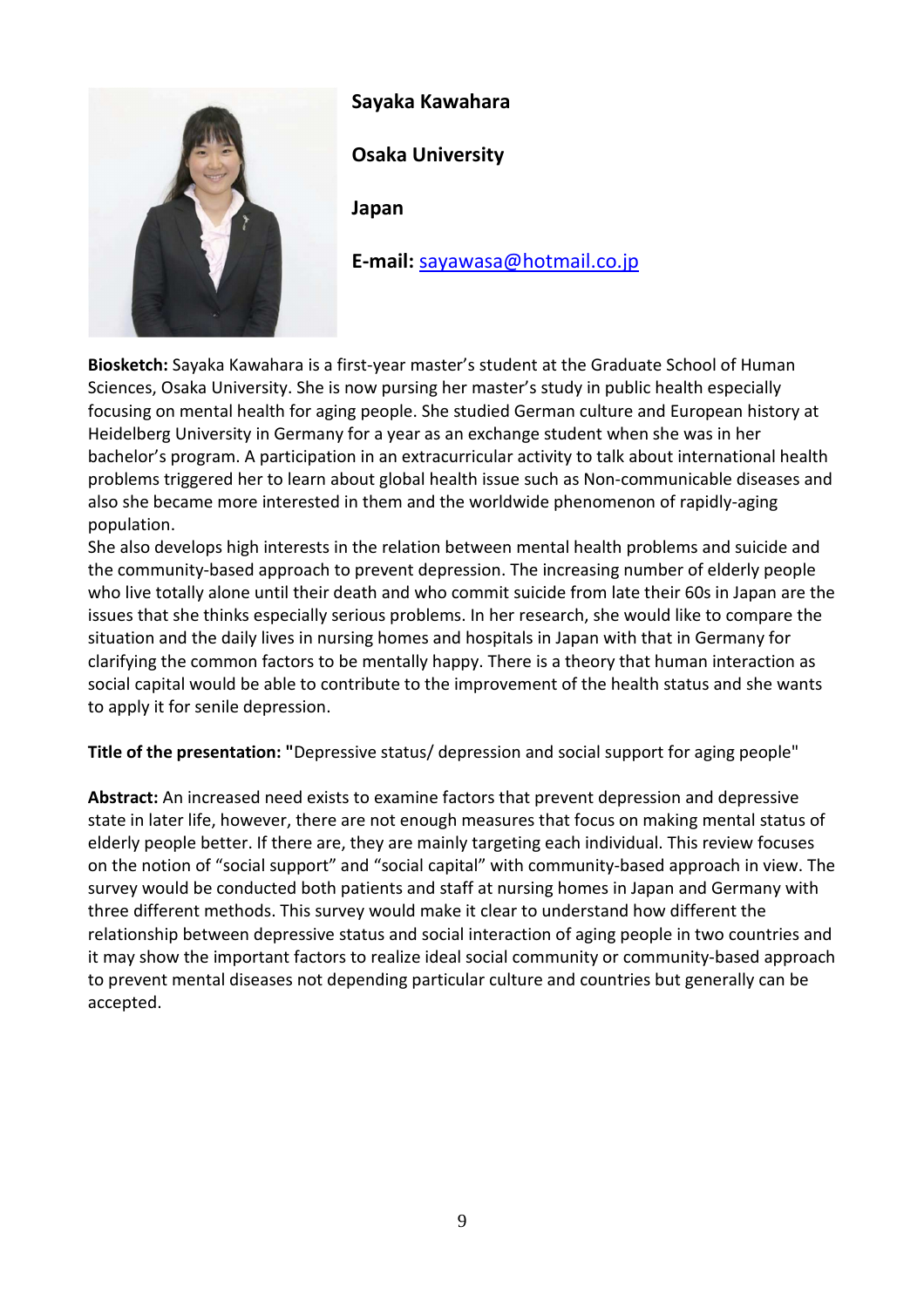

# **Andrzej Klimczuk**

**Warsaw School of Economics** 

**Poland** 

**E-mail:** klimczukandrzej@gmail.com

**Biosketch:** Andrzej Klimczuk is Independent Researcher and Social Policy Consultant at the Collegium of Socio-Economics at Warsaw School of Economics, Poland. His research focuses on gerontology, labor economics, public management, and social policy. His most recent publications include *Aging in the Social Space* (co-authored with Łukasz Tomczyk), *Economic Foundations for Creative Ageing Policy* (the two-volume set: *Vol I and Vol II*), and *Generations, Intergenerational Relationships, Generational Policy* (17 languages edition 2017; edited with K. Lüscher and M. Sanchez). Twitter: https://twitter.com/AndrzejKlimczuk

**Title of the presentation:** The Political Economy of Ageing in Relation to Technology on the Example of "Smart and Age-Friendly Cities and Communities"

**Abstract:** The basic idea behind this paper is that the technology is increasingly often seen as a positive answer to challenges related to population ageing. This process of dissemination and inclusion of technology into public policies on ageing may be already noticed with increasing focus of intergovernmental organizations and member states of the European Union on the concepts such as "e-health," "gerontechnology," the "silver economy," "ambient assisted living," and "welfare technology". However, in practice, some of these solutions are only reduced to a process of building the "silver market" of goods and services that will be directed to the affluent older adults, e.g., anti-aging medicine, luxury goods, and electronic gadgets of dubious usefulness. Moreover, gerontology still insufficiently draws attention to issues concerning the relationships between technology and ageing. There is a need to study issues related to at least three areas: (1) (un)equal design, (2) (un)equal marketing, and (3) (un)equal access to technology. To study these issues, it is possible to use ideas presented by the theory of the political economy of ageing. This theory includes a framework that may be particularly significant for the analysis of the dissemination and implementation of policy idea described under the notion of "smart and age-friendly cities and communities" (SAFCC). Attempts to introduce SAFCC combine eight dimensions of the World Health Organization's framework for "age-friendly cities and communities" with usually described six areas of "smart cities". These fields are: "smart economy", "smart people", "smart governance", "smart mobility", "smart environment", and "smart living". Having said that, it is interesting to study cases of "best" and "worst" implementations of SAFCC with underlining the role of older adults in all stages of the policy cycle, that is, planning, implementation, progress evaluation, and continual improvement.

## **Issues to discuss at the Training School:**

1 What are the potential limitations of the "technological fix" in the field of ageing policy? 2 How to (easily?) build theories that will combine issues from various disciplines?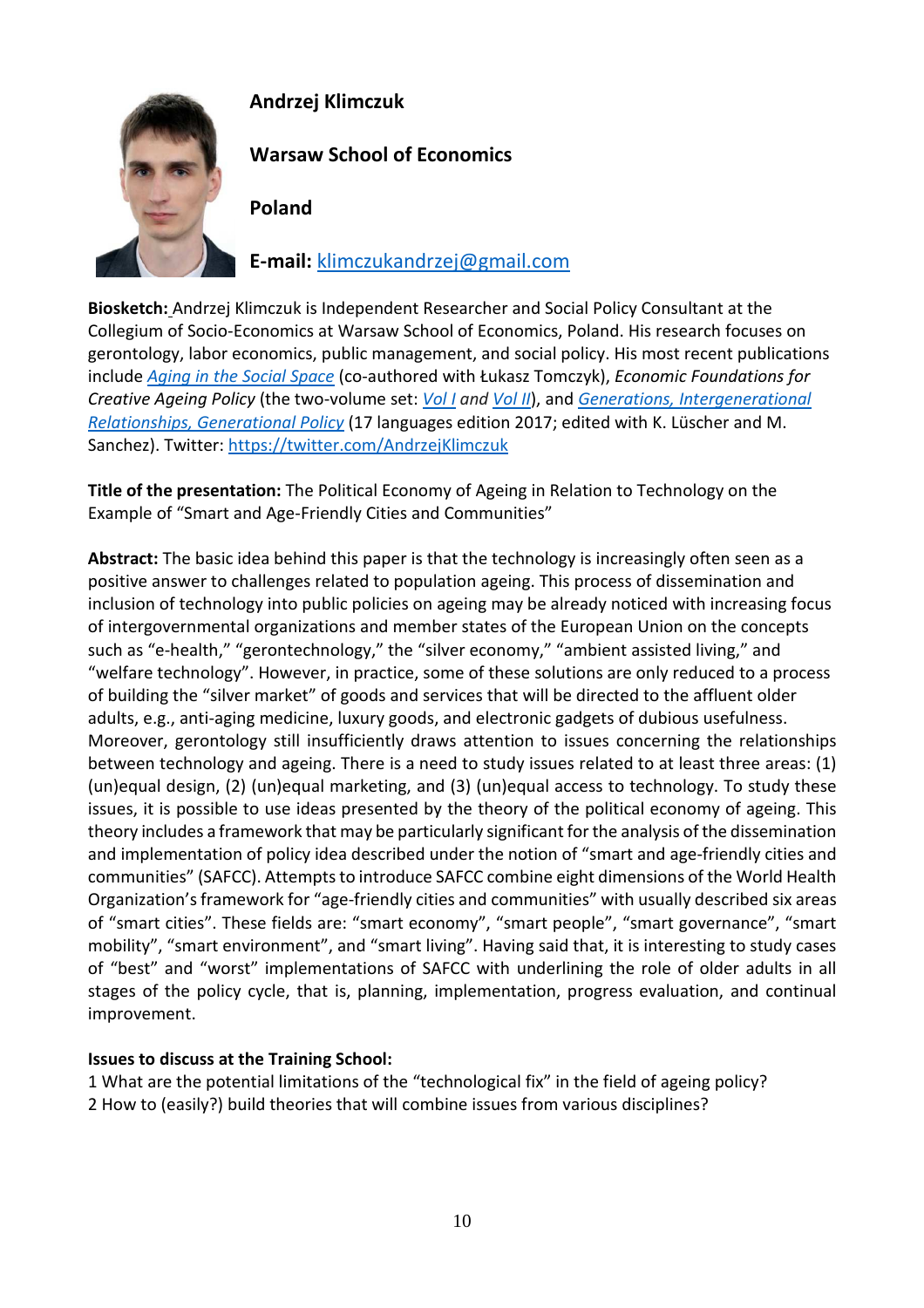

## **Vilhelmiina Lehto**

## **University of Tampere**

**Finland** 

**E-mail:** Lehto.L.Vilhelmiina@student.uta.fi

**Biosketch**: I am a doctoral student from the University of Tampere, Finland. I'm working on my doctoral thesis in gerontology. In addition, I have work experience as a registered nurse and as a head nurse in a nursing home.

**Title of the presentation**: "Functioning and rehabilitation in long-term care: different perceptions between care staff and residents"

**Abstract**: I am going to present you my doctoral thesis that is focusing on how functioning and rehabilitation are understood in long-term care. I will show you some of the results about how long-term care nurses and older people understand functional abilities in different ways. I will also shed light on the future challenges of my research.

#### **Issues to discuss at the Training School:**

• Is it problematic if the functional abilities of older people (or rehabilitation) are understood in different ways between the older people and the people that care for them?

- Can this lead to social exclusion in their care? What can be done?
- What are the ethical aspects in the tradition of functional evaluation?
- Can the assessments lead to a simplified view of what functioning really is?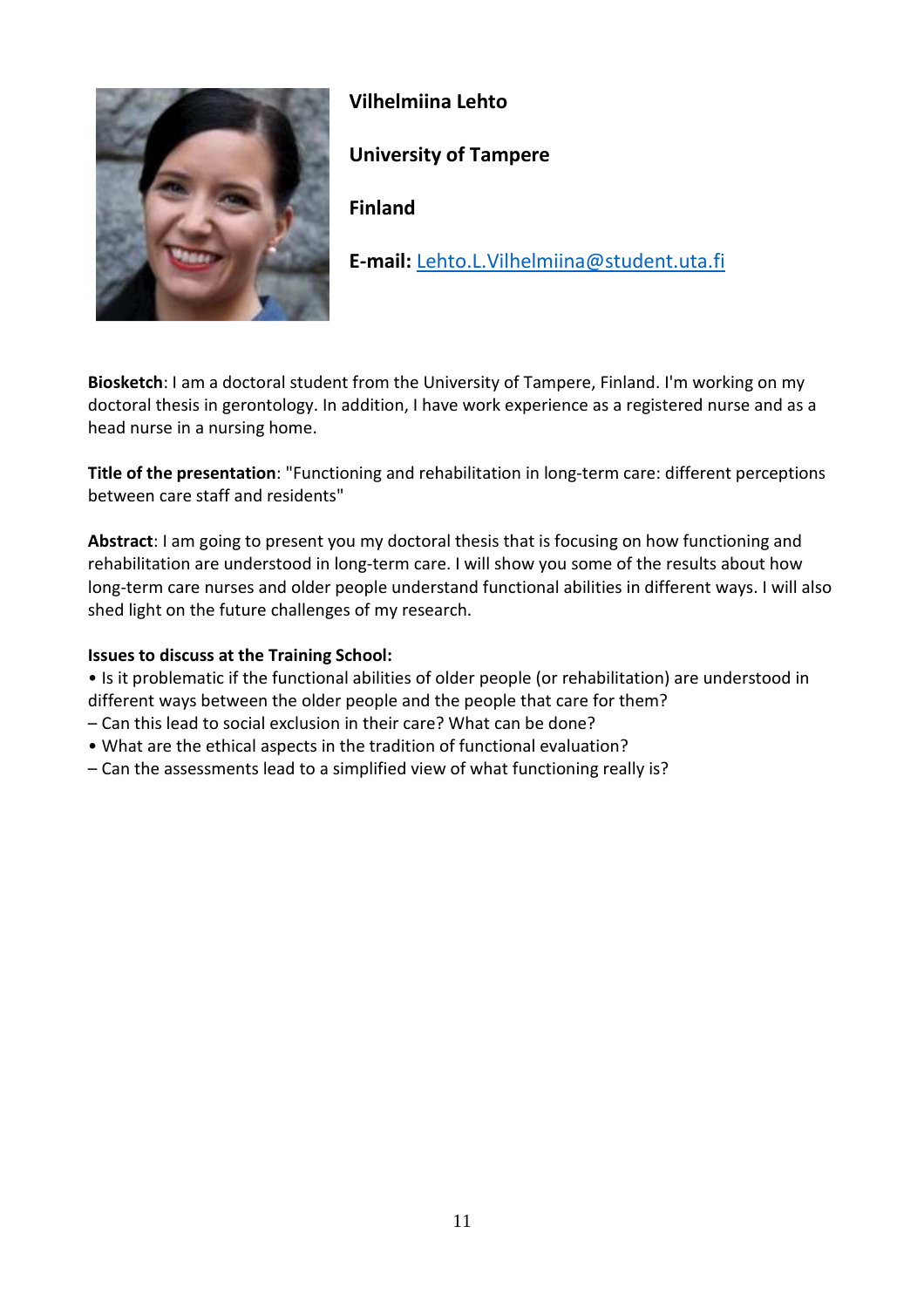

## **Jana Mäcken**

**University of Cologne** 

**Germany** 

**E-mail:** maecken@wiso.uni-koeln.de

**Biosketch:** Jana Mäcken graduated in sociology and empirical social research at the University of Cologne in 2016. Her current PhD project about the association between working conditions, health and the retirement age is funded by a scholarship of the German retirement scheme. Furthermore, she is involved as a researcher in the international extend project at the institute of gerontology at TU Dortmund.

**Title of the presentation**: "The Association between Working Conditions, Health and Retirement"

**Abstract:** Population aging is threatening the long-term sustainability of social security systems, and it is also associated with labor force shortage. Political reforms have been implemented to counteract this development, such as increasing the official retirement age and closing of early retirement options (Blekesaune and Solem 2005; Fisher, Chaffee, and Sonnega 2016).

These developments are accompanied by recent warnings that the trend towards extending working lives might cause new social inequalities and it is questionable whether the new official retirement age of 67 years can be implemented in practice across all occupational groups. In Germany in 2012, the actual retirement age was 61.1 years on average, and thus remained far under the statutory age (Eurostat 2014).

To tackle early retirement and support longer working careers a better understanding of the key risk factors contributing to early retirement is needed (Lahelma et al. 2012).

Previous research has shown that the main reason for early retirement is poor health (van den Berg, Elders, and Burdorf 2010; Fisher et al. 2016; van Rijn et al. 2014). Health in turn is influenced by exposure to the job environment, in which the majority of people spends a comparatively high proportion of their lifetime. Furthermore, industrialization and globalization have led to constant changes of the European labor markets. The service sector increased and therefore physical demanding work dwindled down. An adverse psychosocial work environment in terms of work stress has become more important than physical or work setting exposures as the increasing prevalence of psychological disorders indicates (WHO 2017).

Especially for older workers' work stress can be hazardous to health, because they differ from younger ones concerning their physical and mental resources (van den Berg et al., 2010).

This study investigates the complex relationship between work stress, health and retirement by questioning whether work stress has a direct effect on retirement or if health is mediating this relationship.

To answer this question, a longitudinal mediation analysis is conducted, applying structural equitation modeling to data from the German subsample of SHARE and combined register data. The results will help to disentangle the complex relationship of work stress, health and retirement age, and thereby contribute to an improved understanding of the underlying reasons for early retirement.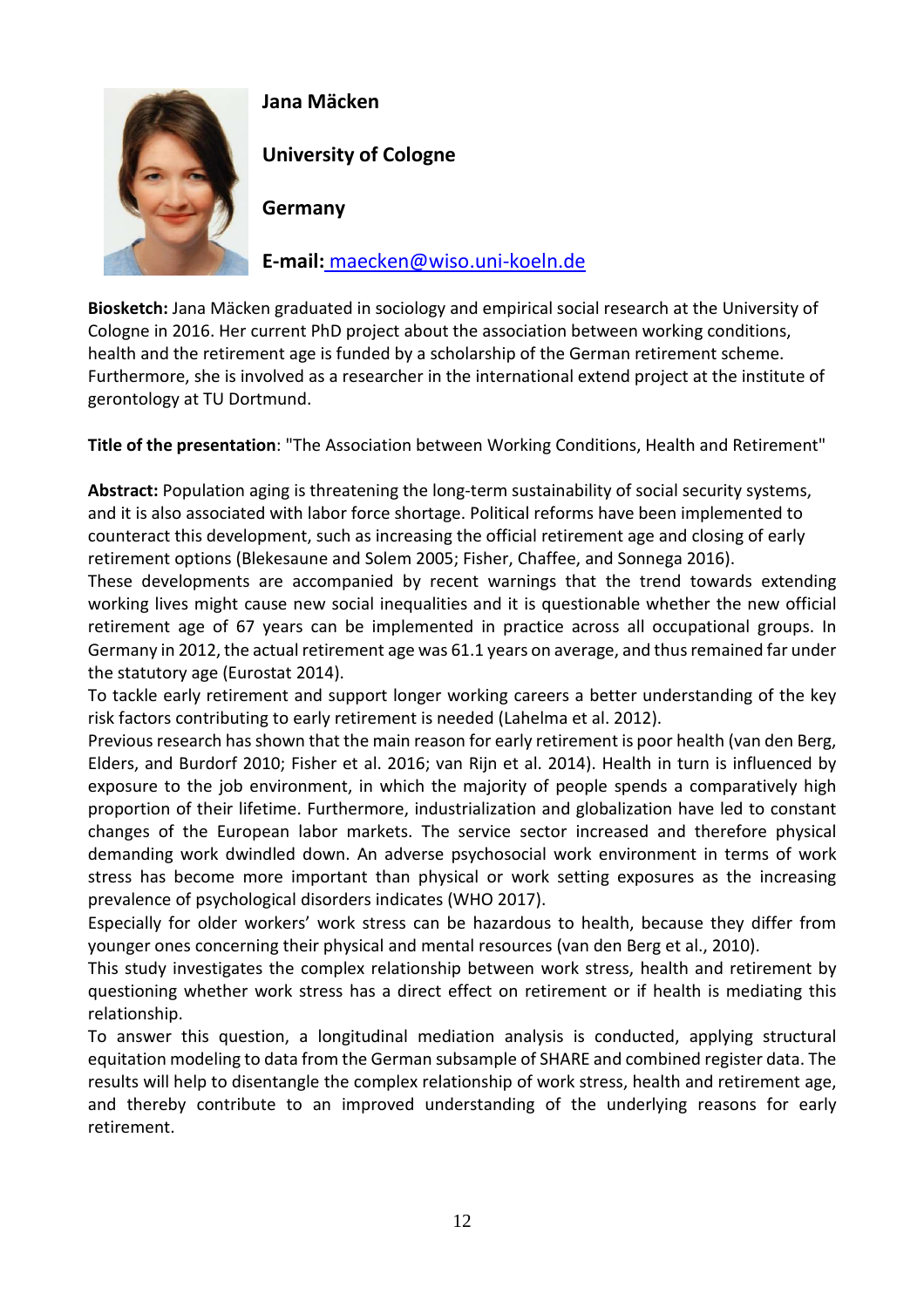

# **Hannah Merrick**

**Newcastle University** 

**United Kingdom** 

**E-mail:** H.Merrick2@newcastle.ac.uk

**Biosketch**: Hannah is a 2nd year PhD student at Newcastle University in the UK, funded by the Economic and Social Research Council (ESCR). Hannah previously studied undergraduate Psychology and completed a Masters in Psychological Research Methods. She has 7 years of experience working as a research assistant collecting data and carrying out quantitative data analysis. This included working on a 4-year longitudinal study investigating the transition from children's healthcare services to adult services for young people with long term health needs. Hannah's PhD project offers an opportunity to train in qualitative research methods and develop interdisciplinary research skills within the fields of gerontology and sociology, as well as building on her existing skills and knowledge in psychology.

**Title of the presentation:** "Exploring grandparenthood in the context of grandchild disability from a multi-generational perspective"

#### **Abstract:**

In Europe and elsewhere the majority of men and women aged over 50 are grandparents and play a vital role in providing grandchild care. Age, gender, health status, living arrangements, employment and welfare state policies are known to influence grandparental involvement. Available evidence indicates that grandparents can play a crucial role in the care of disabled grandchildren, their adult children and the entire family unit. However, the lived experience of grandparenting in this context has received scant attention in research, policy or practice. This PhD project aims to explore grandparenthood in the context of grandchild disability from a multigenerational perspective. The planned methodology for this project will be presented. Involving multiple generations in the context of disability is challenging, but will give voice to hitherto underresearched groups. We aim to explore life course influences, as well as life trajectories and explore what happens as grandparents, adults children and grandchildren age.

#### **Issues to discuss at the Training School:**

- 1) Influence of current policies, such as how extending working life policies can impact on families with disabled children.
- 2) How the quality of intergenerational relationships may help (or hinder) negotiations around family care for grandchildren and grandparents in the context of different welfare regimes.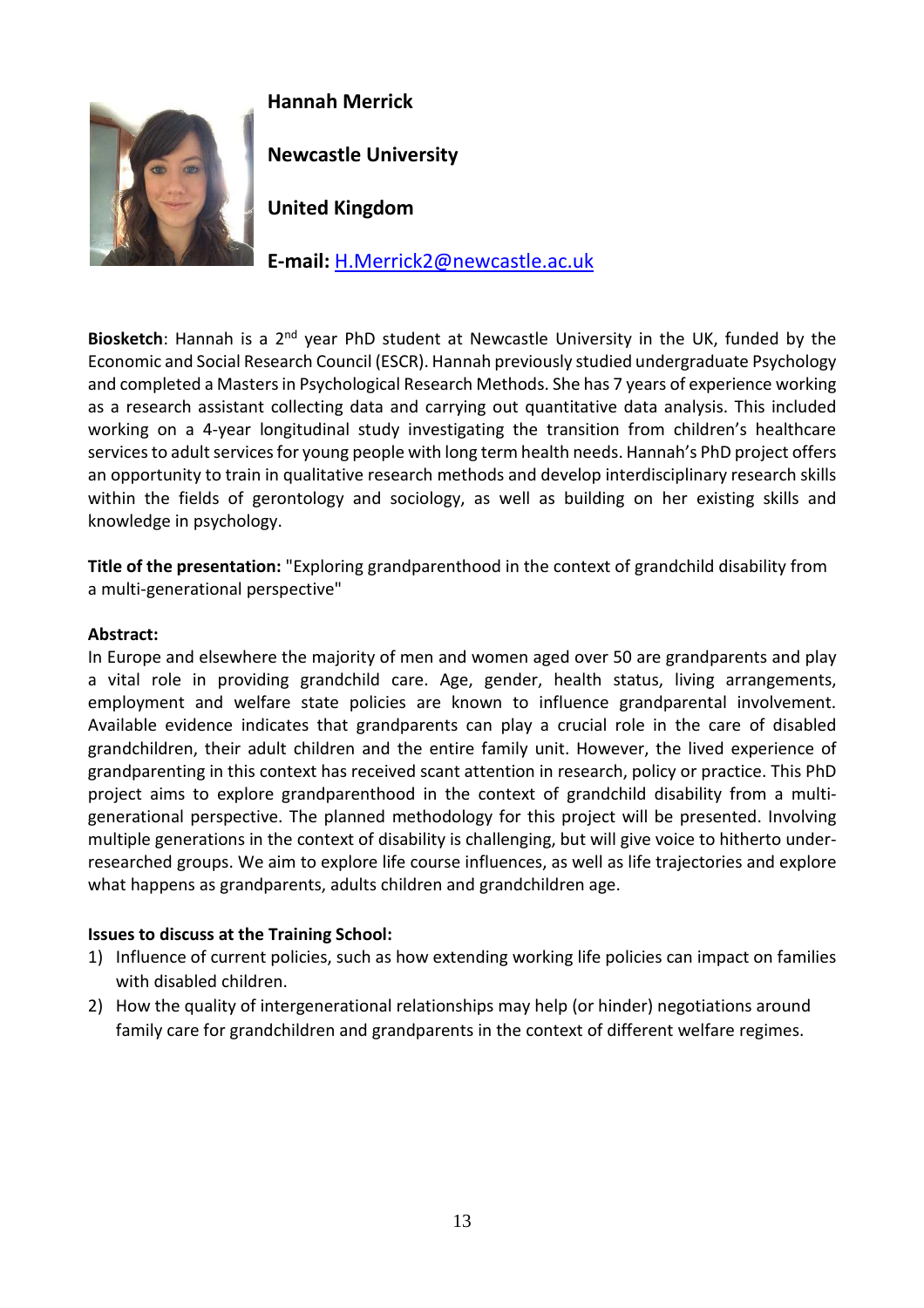

## **Burcu Ozdemir Ocakli**

**Ankara University** 

**Turkey** 

**E-mail:** ozdemirburcu@gmail.com

**Biosketch:** I am a researcher at Ankara University, Department of Social Work, Turkey. I received my BA in Political Science and Public Administration from Bilkent University, Ankara, Turkey. I have a master's degree in Comparative Social Policy, and PhD in Sociology, both from the University of Oxford, UK. I am also working towards a second master's degree in Social Work at Ankara University, where I am working at the moment.

Since I was based at the Oxford Institute for Population Ageing during my PhD, my research interests involve demographic ageing, intergenerational relationships, gerontological social work and forensic gerontology. My master's thesis was on long-term care policies for older people in Europe and doctoral thesis was on intergenerational relationships in Turkey. Now I am working on a research project regarding older prisoners in Ankara, Turkey. I am also interested in migration studies and conducted research with Somalian asylum seekers and working on a research project regarding Syrian asylum seekers.

My current job involves doing research and assisting teaching in the department. I also provide consultancy to public bodies such as Ministry of Family and Social Policy in the field of social inclusion policies, and Ministry of Justice in the field of Juvenile Justice System. I also provide consultancy to non-governmental organizations.

**Title of the presentation: "**Incarcerated Older People and Social Exclusion: The Case of Ankara"

**Abstract:** The well-being of older people in detention is an under-researched area in Turkey. Addressing this gap, this research study focuses on the psycho-social needs of incarcerated older people detained in open prisons in Turkey. This study takes on a social exclusion perspective and different dimensions of social exclusion in a prison setting. For the methodology, semi-structured qualitative interviews are employed. Preliminary findings will be shared in this presentation.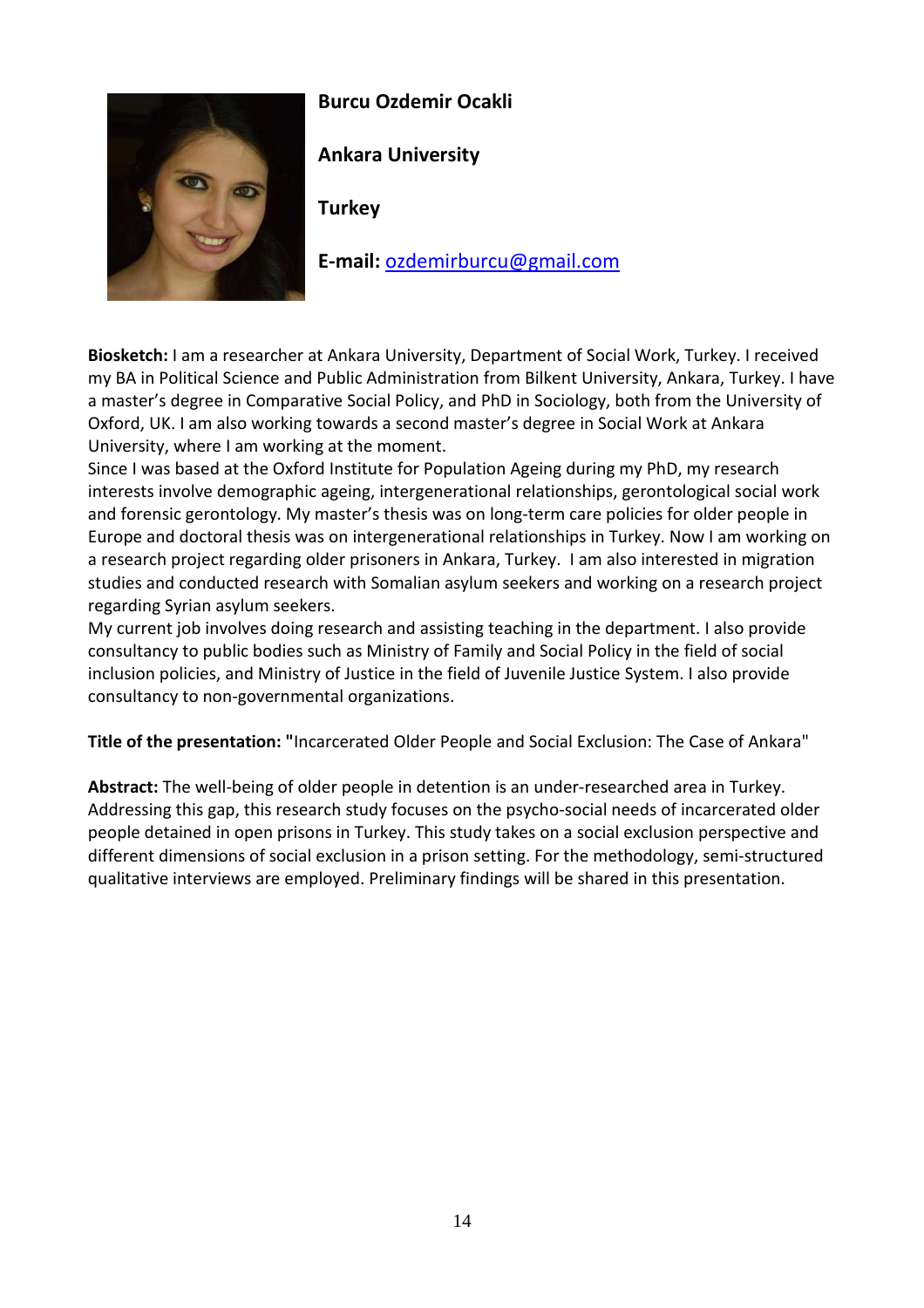

**Tina Honghui Pan** 

 **Free University Brussels**

**Belgium** 

**E-mail:** Pan.Honghui@vub.be

**Biosketch:** My research interest is older Chinese immigrant's social participation in Europe. I have experience of doing three ageing research projects so far. The first is to decrease Chinese elderly's social exclusion in the host country of Belgium through language workshops. The second is to study the influence of media literacy on older adults' social inclusion in terms of participation in the Flanders region of Belgium. The third is to look into how the Chinese culture of confucianism influence older immigrants' participation in society.

**Title of the presentation:** "Older People's Information Literacy and Social Participation"

**Abstract:** Chinese immigrants represent a small percentage of older adults here in Europe. The Ongoing project aims to look at the status of social participation of older Chinese immigrants in Europe, exploring their barriers and motivation to greater participation level in the host society. The qualitative research will involve three categories: profile (personal characteristics) of older immigrants, motivations to spend later life in host country, barrier to social participation, and include as many life stories as possible.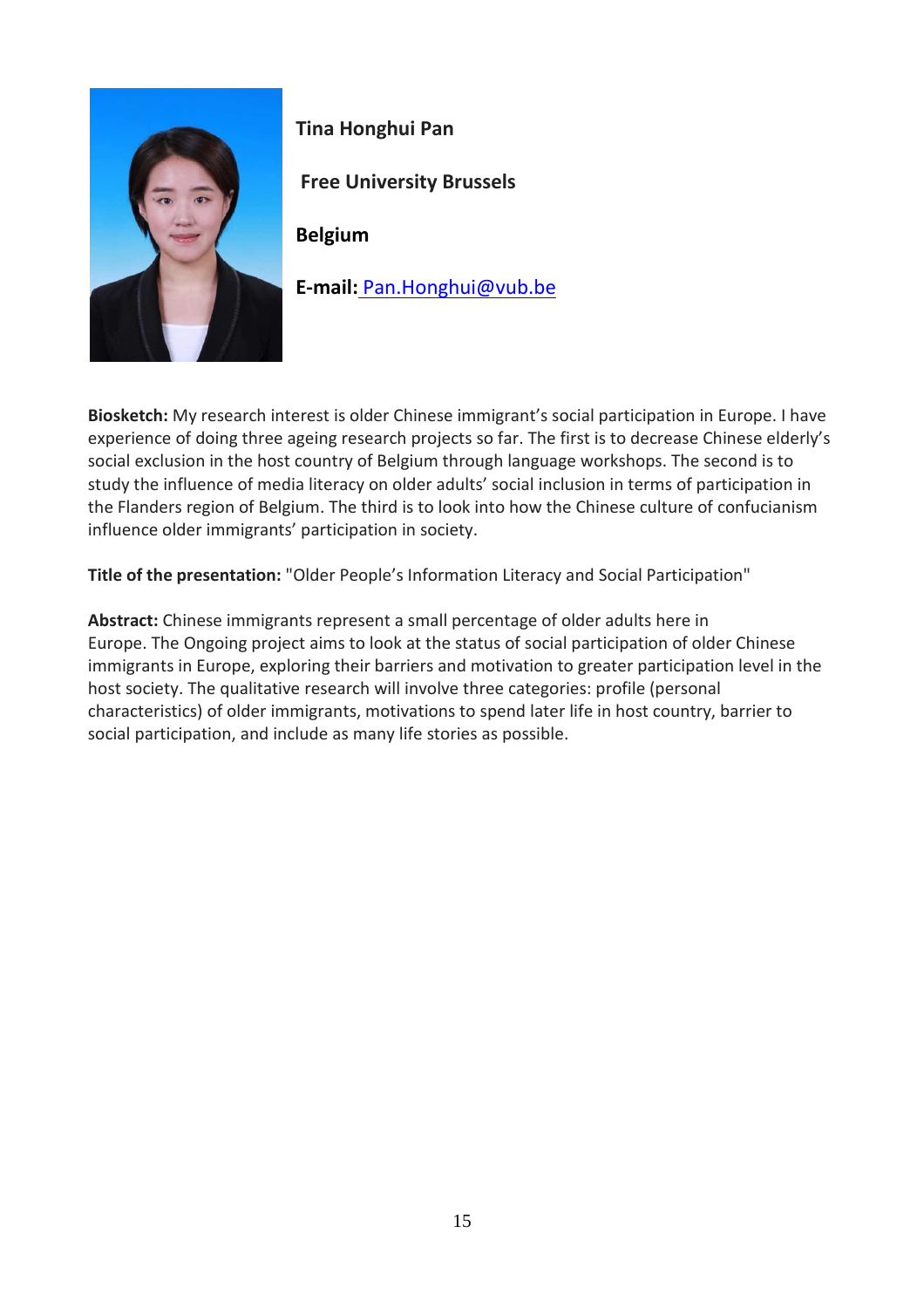

# **Oksana Parfenova**

**State Information and Methodological Center "Family"** 

**Russia** 

**E-mail:** nebel2@yandex.ru

**Biosketch:** Oksana A. Parfenova, 32 years old, PhD in Sociology (*kandidat nauk*). Oksana graduated from the European University at Saint Petersburg, department Political sciences and Sociology. She defended her PhD thesis in April 2017. The theme of her dissertation called as "Care for the Elderly in State Social Services". The sphere of her research interests is including social care, care for the elderly, social exclusion. Now Oksana is a participant of the large-scale research project "Models of Interaction Between Society and the Elderly People: the Study Opportunities of Social Inclusion" on the base ITMO University (project headed by prof. Irina Grigor'eva). Also, Oksana is managing editor of "*Laboratorium. Russian Review of Social Research*" (soclabo.org).

**Title of the presentation: "**Social Care for the Elderly in Modern Russia"

**Abstract:** In my presentation I'll speak about state social services for the elderly in modern Russia. I'll consider case study – "Center of Social Service for the Elderly" in one of districts at St. Petersburg. It's typical sate center for the elderly in Saint Petersburg and Russia in general. I will try to show how these centers are organized and answer the following questions: What are the results of the policy of social services for the organization of life of the elderly? How can social services actually change the lives of an elderly person? What's new, it brings in his life?

#### **Issues to discuss at the Training School:**

What role can the state play in organizing care for the elderly? Who else are agents of caring for the elderly? Is it a family, a church, neighbors, someone else? And what models of care can these agents offer?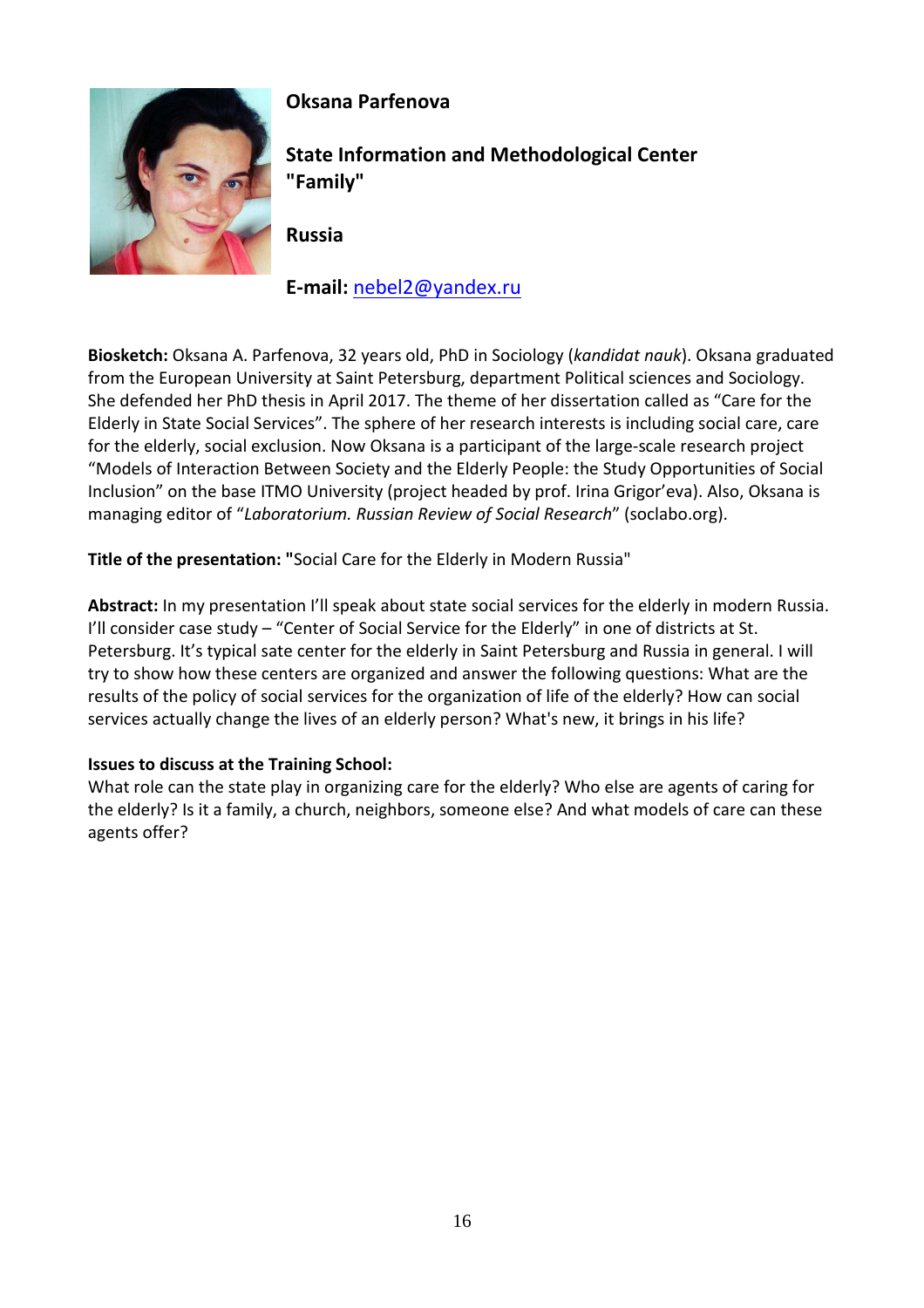

**George Pavlidis** 

**University of Sheffield** 

**Greece** 

**E-mail:** gpavlidis@city.academic.gr

**Biosketch:** Mr Pavlidis is a graduate of the International Faculty of the University of Sheffield, City College. Prior to his studies, he was a professional basketball player for 13 years in Germany, Greece and Spain. In the past, he has been the president of the Hellenic Professional Basketball Players Association. Currently he is in the scientific committee of 50plus Hellas, a non-profit NGO that deals with issues of older individuals' interest. Mr Pavlidis has coordinated several seminar series, such as the Psychology for All and City Tx, undertaken in the premises of City College. He has been awarded with the Santander Mobility Award twice, the Sheffield Graduate Award, and has received other several scholarships and grands during his bachelor and doctoral studies. His is and was involved in several European Research Projects, namely the SILVER project, the Knowledge Volunteers, and the Active Senior Citizens for Europe. He is a member of the ReAch team, and currently he coordinates the 50+ Technology project, a series of computer classes for seniors.

**Title of the presentation**: "Positive Theoretical Framework of Cognitive Ageing in Neuropsychology"

**Abstract:** The current paradigm on cognitive ageing describes that greater social participation higher socioeconomic status as well as more physical activity have a positive effect on cognitive decline trajectories with ageing. In turn, favourable cognitive decline trajectories with ageing lead to better outcomes in terms of everyday functioning. Although this paradigm receives significant recognition in research and in policymaking, it has been insufficiently described, leading often to the erroneous assumption that the benefits of SP, SES, and PA are evident across the whole spectrum of cognitive ageing. This thesis explores and describes why this assumption is not well grounded in scientific evidence, and why it may not refer to the non-pathological (healthy) spectrum of cognitive ageing. This discussion points to an emerging need for a positive paradigm of cognitive ageing to shape normative arguments about older adults' cognitive and functional abilities, as well as preventive strategies for cognitive vitality and functional adequacy in older age.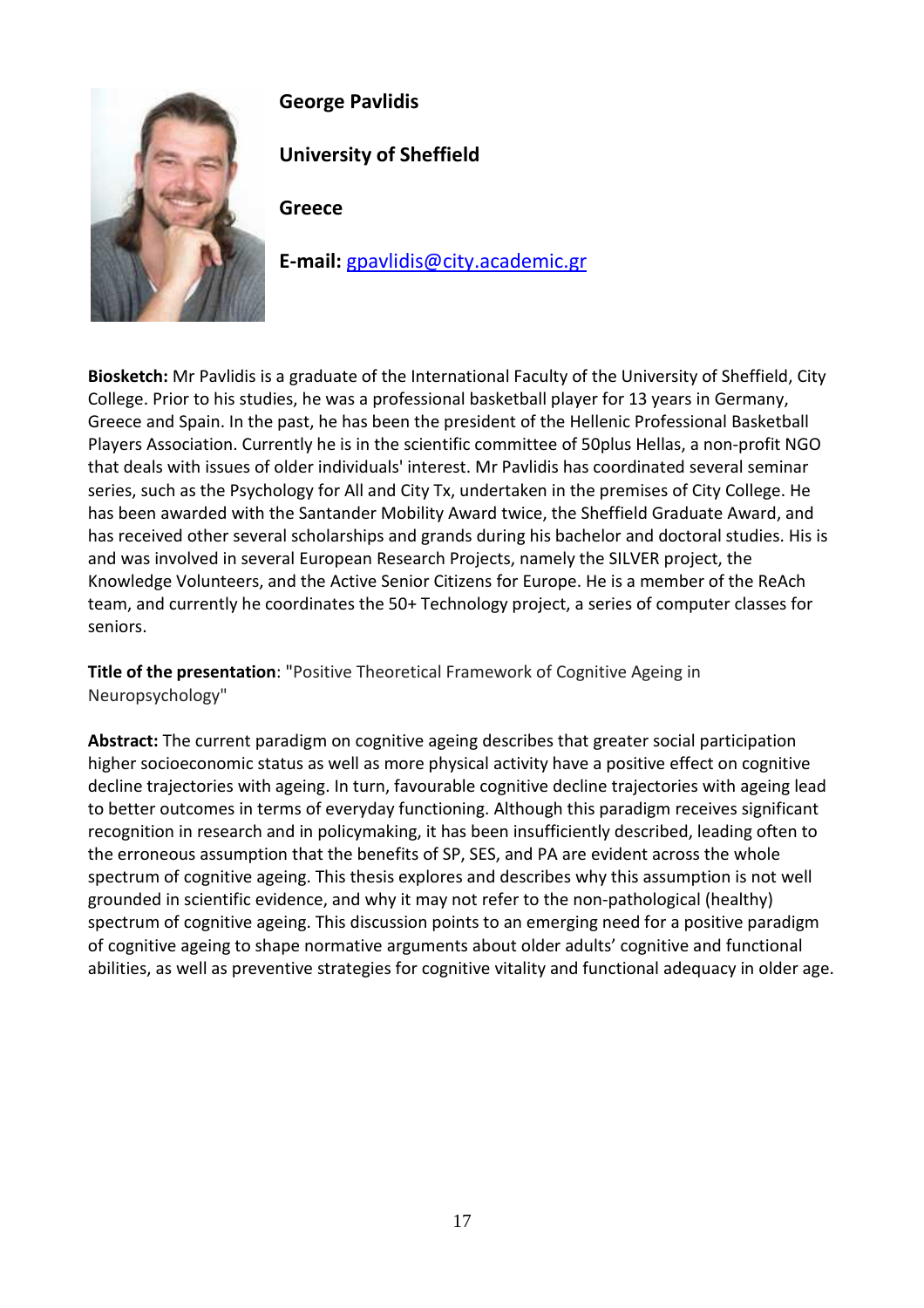

## **Gražina Rapolienė**

## **Vilnius University, Lithuanian Social Research Centre**

**Lithuania** 

**E-mail:** g.rapoliene@gmail.com

#### **Biosketch:**

| Since 06/2016                                                                                                                                                                                                                                       | Head                                                                |
|-----------------------------------------------------------------------------------------------------------------------------------------------------------------------------------------------------------------------------------------------------|---------------------------------------------------------------------|
|                                                                                                                                                                                                                                                     | OFFICE OF STRATEGIC PLANNING AT VILNIUS UNIVERSITY                  |
| Monitoring implementation of the strategic plan of University, analysis of staff and student's surveys, annual performance<br>report, formation of newly established office (staff selection, instruction), assurance of strategic planning process |                                                                     |
| Since 03/2017 (12/2019)                                                                                                                                                                                                                             | <b>Research fellow</b>                                              |
|                                                                                                                                                                                                                                                     | LITHUANIAN SOCIAL RESEARCH CENTRE, INSTITUTE OF HUMAN GEOGRAPHY AND |
| <b>DEMOGRAPHY</b>                                                                                                                                                                                                                                   |                                                                     |
| Implementation of the project "Childlessness in Lithuania: socio-cultural changes and individual experiences in modern society"<br>(Research Council of Lithuania and LSRC 2017 02 21 contract No. S-MOD-17-3)                                      |                                                                     |
| Since 02/2017 (12/2018)                                                                                                                                                                                                                             | <b>Research fellow</b>                                              |
|                                                                                                                                                                                                                                                     | LITHUANIAN SOCIAL RESEARCH CENTRE, INSTITUTE OF SOCIOLOGY           |
|                                                                                                                                                                                                                                                     |                                                                     |

Implementation of the project "Older people living alone: trends, profiles and challenges to intergenerational integration" (RCL and LSRC 2016 12 16 contract No. GER-001/2017)

 $\checkmark$  09/2007 – 02/2017 Teaching several subjects in sociology (Sociology (in LT and EN), Social theory, Classical sociological theories, Sociology of health and illness, Sociology of ageing

 $\checkmark$  Doctoral dissertation "Is Old Age Stigma? Ageing Identity in Lithuania" awarded as the best dissertation in social sciences and humanities in Lithuania in 2012.

 $\checkmark$  National representative in the COST IS1402 activity "Ageism - a multi-national, interdisciplinary perspective" Management Committee, EU Framework Programme Horizon 2020 (2014-2018).

#### **Title of the presentation:** "Social Exclusion: Troubles of Definition & Identification"

**Abstract:** What is social exclusion? How do we experience / study it? The complex definitions consisting of several elements do not provide sufficient tools to study the phenomenon. The elements of an index (questionnaire) from one society do not necessarily fit to another. People from different social background in the same society differently deal with the risks of exclusion, like being old and living alone – two characteristics of risk – bring various spectrum of living experiences, from being globally / locally connected to being forgotten and rejecting any new contacts.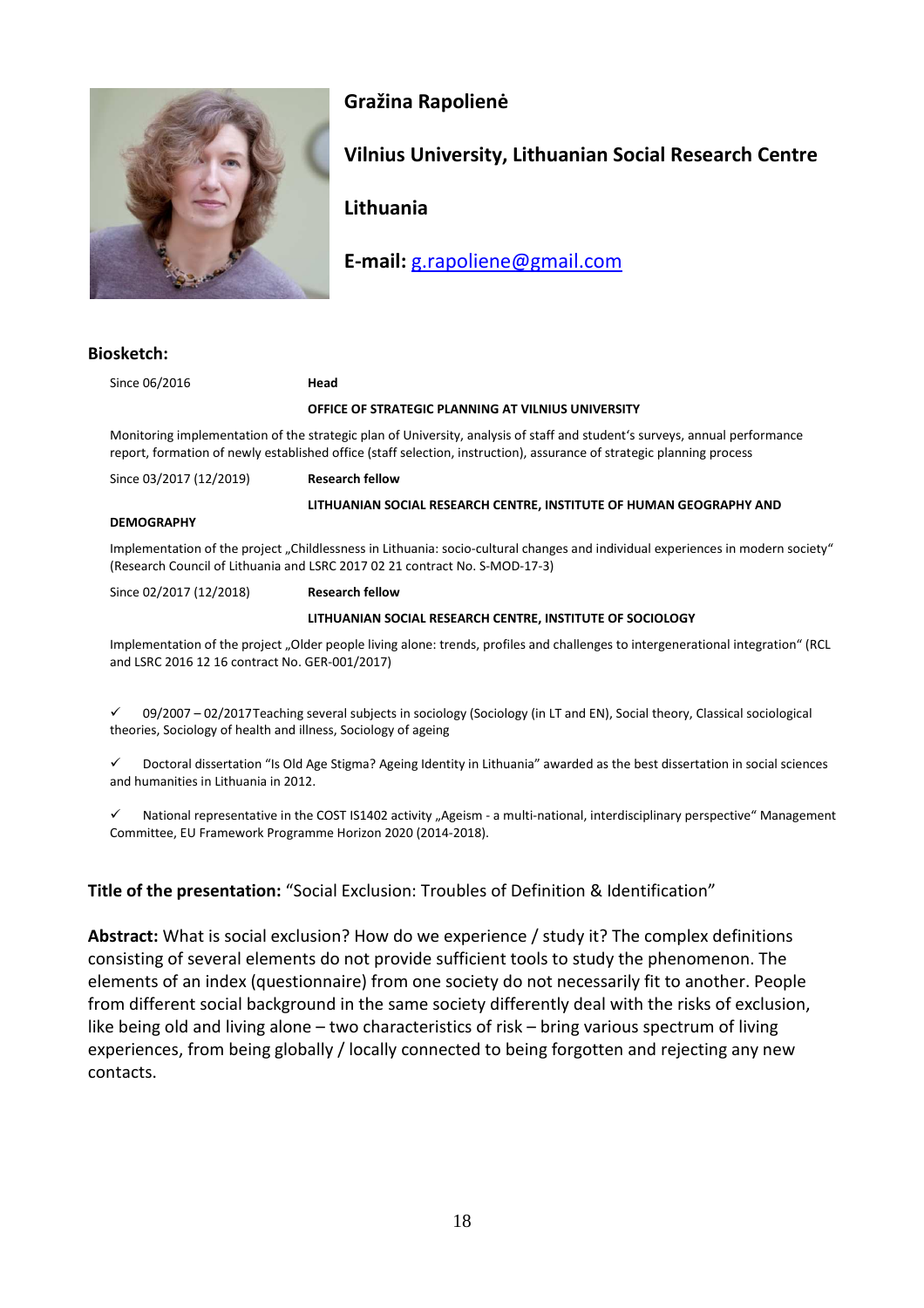

# **Ioana Schiau**

**National University of Political Studies and Public Administration** 

**Romania** 

**E-mail:** ioana.schiau@comunicare.ro

**Biosketch:** Ioana Schiau, PhD, is an associated teaching assistant at the National University of Political Studies and Public Administration (SNSPA), Faculty of Communication and Public Relations in Bucharest, Romania. She completed her PhD studies in 2016, with a thesis that investigated the functions of humor in the interpersonal communication of older adults. Her research interests include: humor in interpersonal communication; the intersection of ageing and digital technologies; and public relations. She was a junior researcher in the project "AGE-TECH. The Relation between Technology and Age: Understanding Computer Anxiety for Older Adults" funded by the Romanian Executive Agency for Higher Education, Research, Development and Innovation Funding. She is an affiliated student in the Ageing + Communication + Technologies (ACT) research network and a member of the International Society for Humor Studies.

#### **Title of the presentation:**

 **"**Exploring how: 1) Older Adults Can Use Humor to Combat Social Loneliness and Isolation 2) Younger Adults Can Participate to Challenge the Symbolic Exclusion of Older Adults from the Information Technology Era"

**Abstract:** The first part of the presentation deals with issues of social loneliness and social isolation experienced by older adults, and explores the role of humor as a factor that can reduce feelings of social isolation. Through a mixed-methods approach, my research found that the use of humor in communication can reduce the sense of social loneliness for Romanian older adults; the finding was replicated on a group of English older adults. The data also revealed potential gender differences that suggest older Romania men and women can benefit differently from the ability to use humor for reducing social loneliness. The second part of the presentation focuses on the "symbolic exclusion" of older adults from the information technology era. Using a non-normative and critical approach, based on the understanding that older individuals do not constitute a homogenous group in terms of ICT use and digital literacy, the second part of the presentation details the findings of several research projects that have dealt with computer anxiety and ICT-related stereotype threat for older adults.

#### **Issues to discuss at the Training School:**

- **1)** The use of humor in the interpersonal communication of older adults: the use of humor for bonding, gender differences in humor production and appreciation, reduced social interactions and social loneliness for Romanian older adults;
- **2)** The use of ICT by older adults: computer anxiety, stereotype threat, agency in ICT use, participatory action for intervention.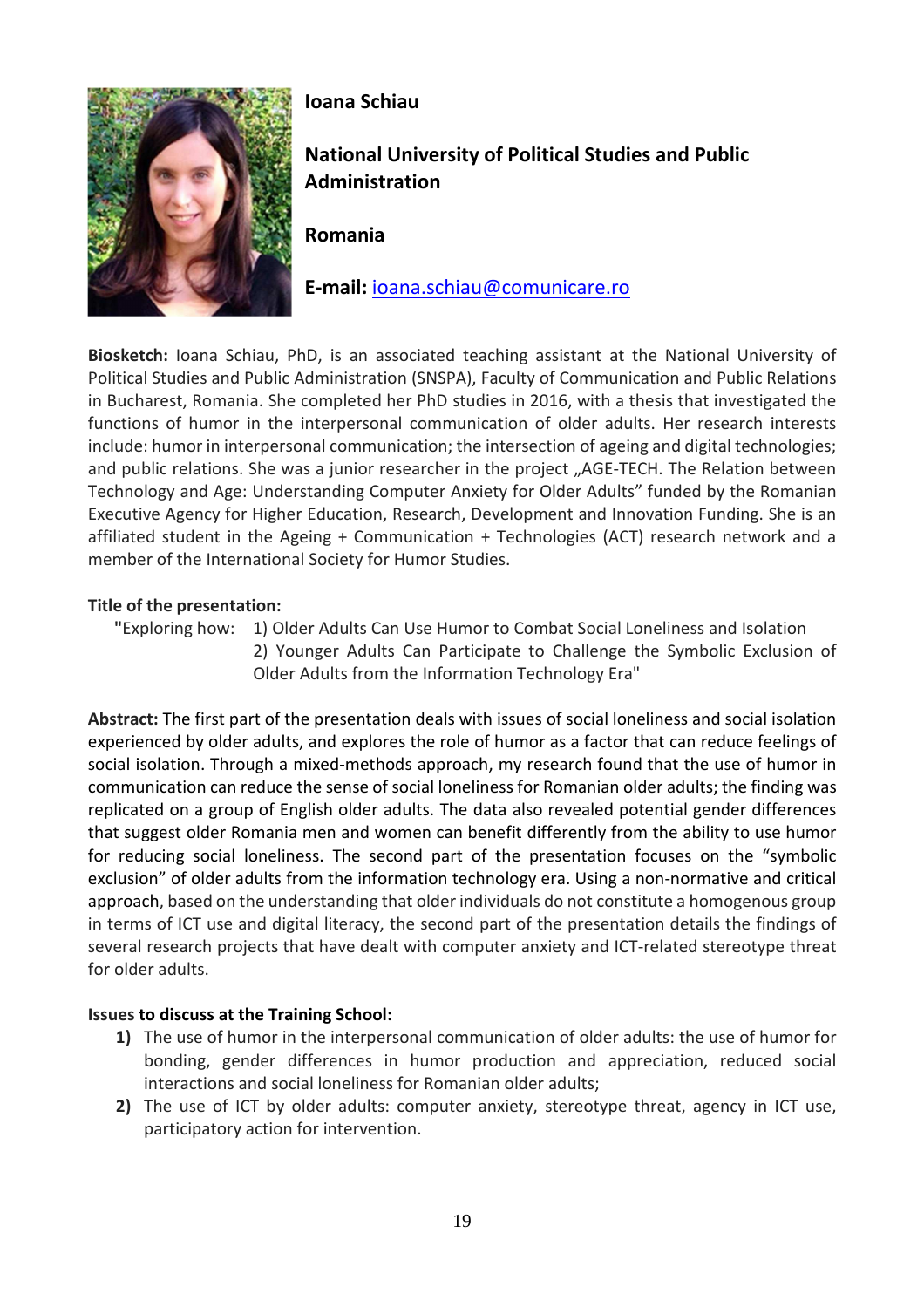

**Ieva Stončikaitė University of Lleida Spain E-mail:** iewukaz@yahoo.com

**Biosketch**: Ieva Stončikaitė is concluding her PhD thesis which main focus is on cultural and literary gerontology. She is a member of the research group Grup Dedal-Lit in collaboration with the SIforAGE Project and a member of the Academic Advisory Board of ENAS (the European Network in Ageing Studies). Ieva is also affiliated with the TCAS (Centre for Aging and Society, Trent U, Canada) and ACT (Aging, Communication, Technologies, Concordia U, Canada). Her current research interests include: cultural gerontology, senior tourism and leisure studies, and social innovation related to active and healthy ageing research. Ieva has also co-taught as assistant lecturer at the Department of English and Linguistics at the U of Lleida, Spain, and she is actively involved in the EU Erasmus Plus Programme.

**Title of the presentation: "**Cultural and literary gerontology - an alternative tool to better understand and fight old-age social exclusion"

**Abstract:** Important demographic changes pose new challenges for a society that is not prepared to meet the increasing needs of old people. The complexities of the experiences of growing older not only require to find better ways to deal with this emerging phenomenon, but also call for a reconsideration of what 'ageing' implies in contemporary times. In my presentation, I briefly address age-related social exclusion, present my current PhD research, and invite for the consideration and discussion of alterative ways to challenge negative notions associated with ageing and social exclusion by employing more humanistic perspectives towards these issues.

#### **Issues to discuss at the Training School:**

- Humanistic perspectives on ageing, old age, and social exclusion
- Hearing older people's own voices.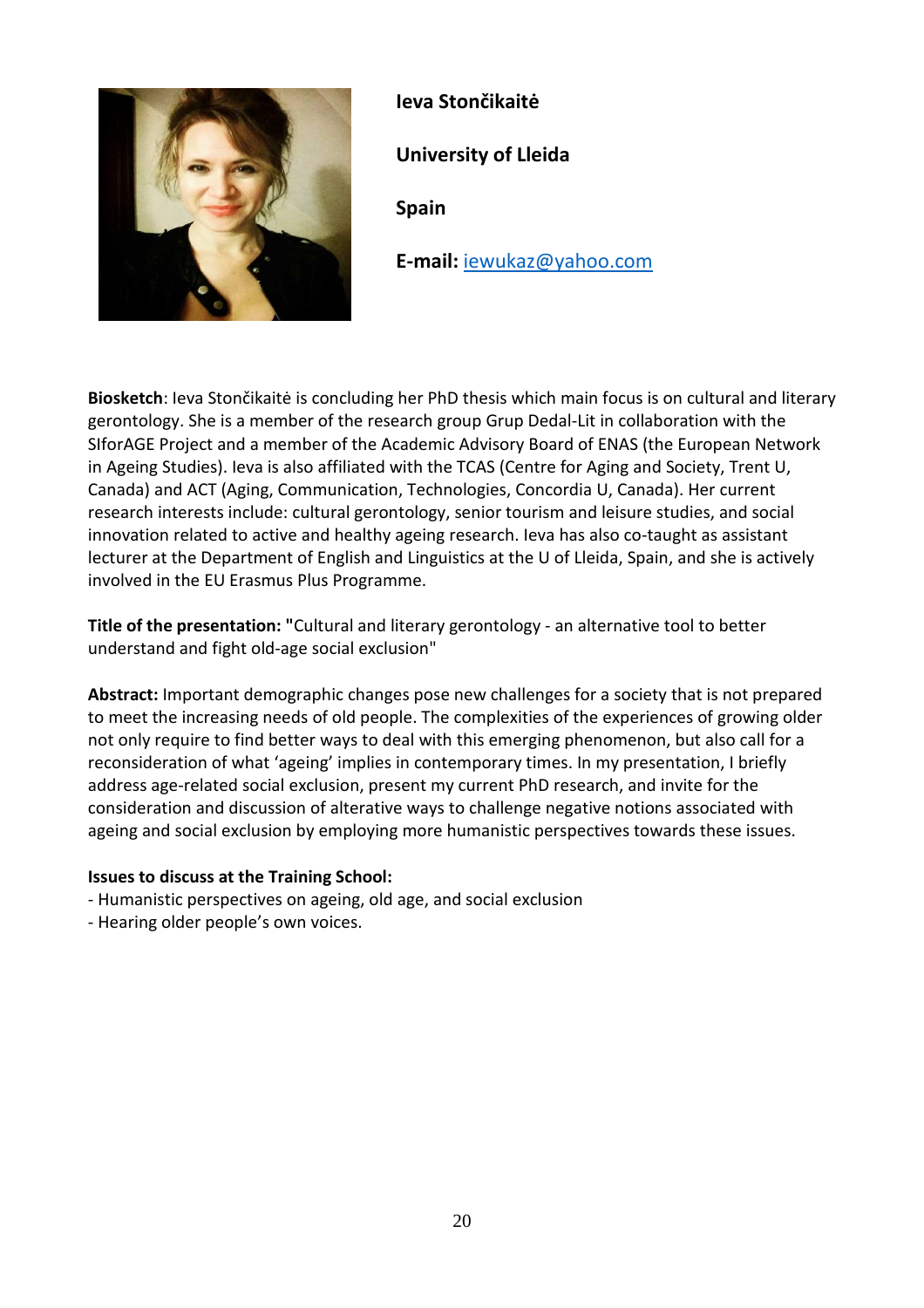

## **Anna Urbaniak**

# **Cracow University of Economics**

## **Poland**

## **E-mail:** anna.pawlina@uek.krakow.pl

**Biosketch:** Researcher specialized in population ageing, life-courses and urban sociology. Strong background in qualitative research methods. Well-developed analytical and organizational skills. Currently assistant professor at the Cracow University of Economics, Poland. Certified project manager and academic tutor. She has participated as an expert in local and international research projects in fields of social gerontology, sociology and public policy. She is an author and co-author of many publications in urban sociology, sociology of ageing and methodology of social research. She is a member of European Sociological Association and Polish Sociological Association (board member of Cracow's division).

Academic specialization: sociology of old age, sociology, methodology of social research, qualitative methods, analysis of public policies.

**Title of the presentation: "**Early stage retirees in urban environment. Spatial exclusion & ageism"

**Abstract:** I would use my previous research to describe activity patterns among young retirees in urban environment and use it as a starting point for analysing the perception of urban space. My goal is to look at possible experiences of age discrimination and exclusion in spatial dimension in urban environment. I plan to combine the changes of individual's identity with the changes of urban space and their interactions especially with regards to activation demands (Pavlova & Silbereisen, 2012).

What I would like to focus on:

Whereas there are many tools, reports and findings on ageism in public space defined in terms of technical aspects, the more symbolic aspects are lacking from current analyses. I'm mostly interested in the perception of the city as a place that is redefined by retirees. Particularly interesting for me are the aspects of individual urban space perception when individuals define it as "theirs" or "no longer theirs"? I suggest to use the term "spatial ageism" in order to describe this processes that are connected to the power relations in urban space and affects the retirees perception and definitions of urban space.

I would greatly appreciate a feedback on my research design as this is still project that is in the conceptualisation phase.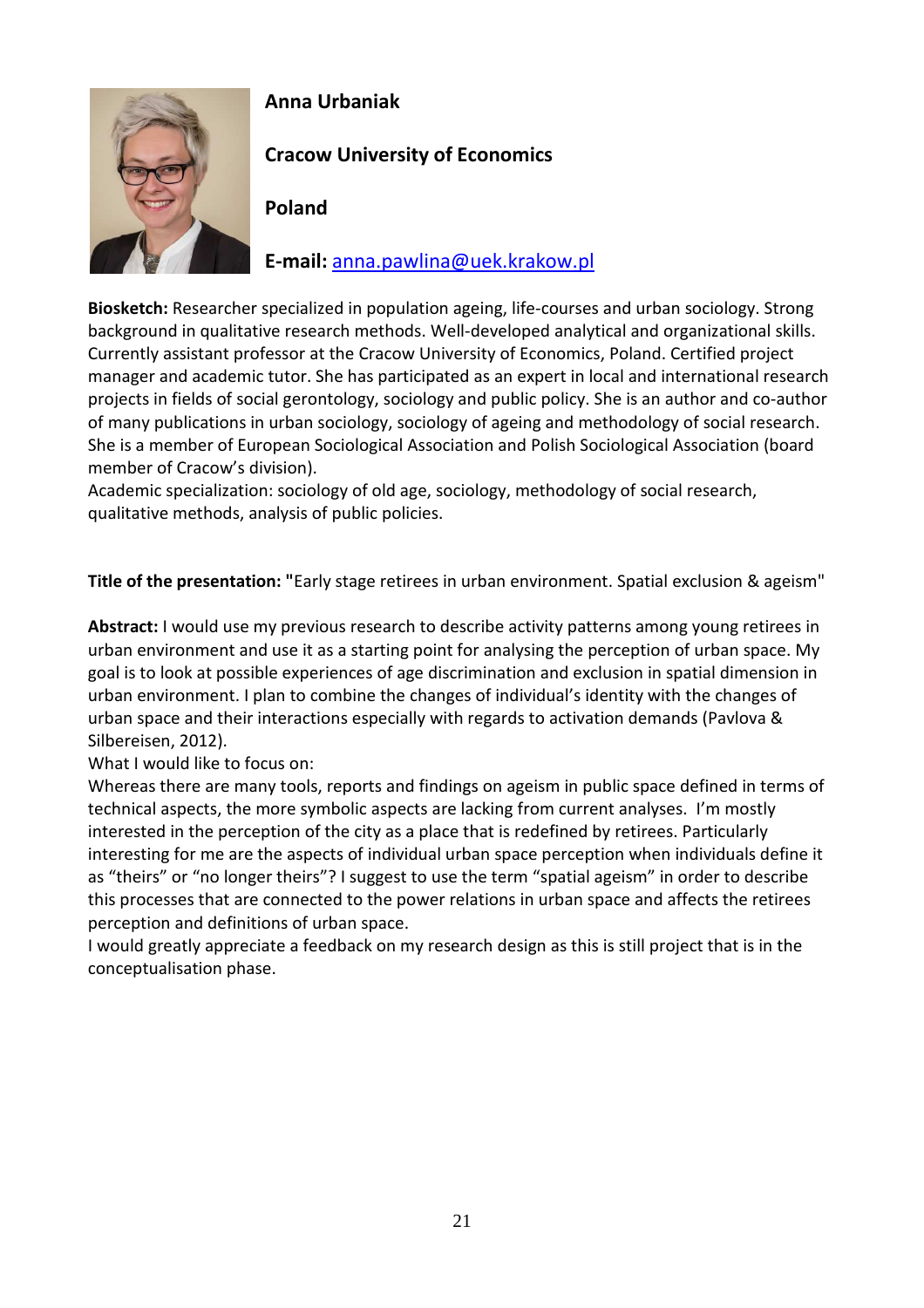

# **Claudia Valente**

 **Porto University**

**Portugal** 

**E-mail:** claudiavalenteto@gmail.com

**Biosketch**: I´m an occupational therapist graduated at the University of São Paulo in 2007, Master in Community Health with a study about Depressive Sintoms and Occupational Holes (social holes) in Ancients, professor and research at Universidade Federal de São Carlos - São Paulo, Brazil. At moment I´m a doctoral student in the University of São Paulo and I´m doing an internship at Faculty of Psychology of Porto University. My doctoral subject is "Happiness, Pleasent Activities and Time Usage of Elders". In this study, I'm comparing a group of ancients in hemodialysis treatment with a healthy group of the same age and gender.

**Title of the presentation**: "Happiness, time usage and pleasant activities performance by elders: a comparative study"

**Abstract:** The experience of negative psychological functioning in elder persons with of chronic diseases has been studied. While literature mainly focusses on negative associated feelings, there is a lack of research that evaluates aspects such as subjective well-being or happiness, a construct that may be related to the perception of social support, time usage, and economic status. Chronic Kidney Disease is among the chronic diseases experienced by the elderly and can lead to hemodialysis (HD) treatment that, in turn, may impact these people´s daily activities and routines. This PhD research objectives to characterize the level of subjective well-being, the way elder people use the time in their lives, the self-rated health status and the clinical and social aspects (income, family members, social support, etc) between elderly doing HD and elderly who do not do this treatment, furthermore besides to verify which characteristics could be a predictor of subjective well-being. At the moment, the data analysis is in progress, anyway, the previous results show that has no differences between groups related to subjective well- being, positive and negative affects, self-rated health status. Therefore, the data about the Time Usage could show if are differences in activities and social participation among groups.

#### **Issues to discuss at the Training School:**

1. In which way, the several chronic diseases could be a predictor of social exclusion in old age? 2. Who is responsible for the social exclusion in old age: the age and the several chronic diseases or the culture and economical status of society?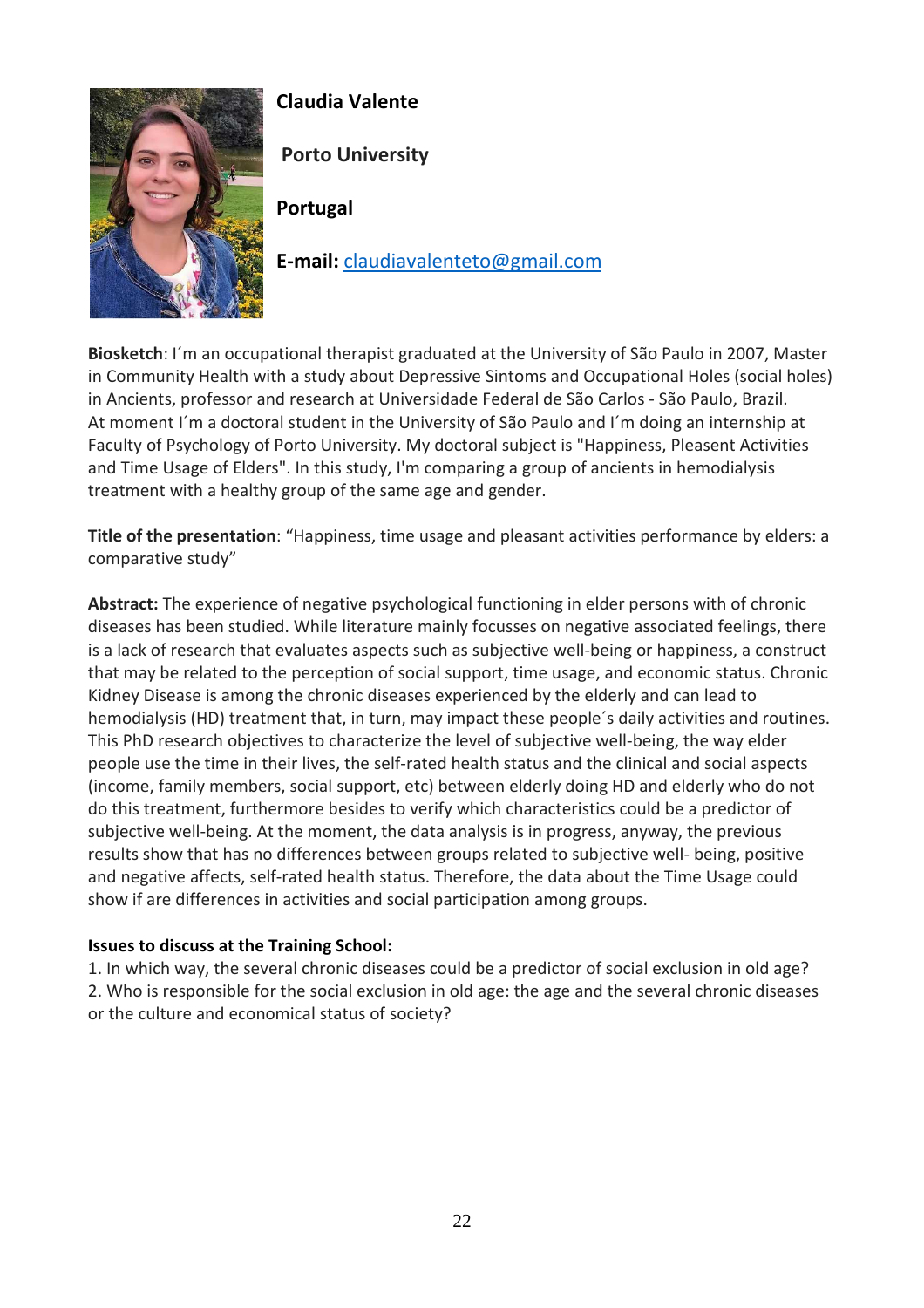

# **Jing Wu**

**University of Gothenburg** 

**Sweden** 

**E-mail:** jing.wu@gu.se

**Biosketch:** My name is Jing Wu and I have been working as Associate Senior Lecturer at the Department of Sociology and Work Science, the University of Gothenburg, Sweden since 2015. I obtained my PHD degree with the thesis "European Older Adults' Well-being and Suicide in the Societal and Family Context" in April 2014 from Tallinn University, Estonia. I got Master of Social Sciences in Social Work in Hong Kong in 2007 and BA in Social Work in Beijing, China in 2003. Currently I am involved in the interdisciplinary project "What We Are and What We Do - How Genetics and Living Conditions Impact on Dementia Among Older People" in the co-operation between the Department of Sociology and Work Science (University of Gothenburg) and the Institute of Neuroscience and Physiology (the Sahlgrenska Academy). The project focuses on the interplay of social and genetic factors in the development of Alzheimer's disease (AD). Meanwhile I am also engaged in different kinds of research issues and activities (including workshops, seminars and conferences) within the framework of AgeCap – Center for Ageing and Health, the University of Gothenburg. My main research interest as follows: -- Subjective and objective wellbeing of older people and welfare policy; -- social inclusion and social protection of older people; -care provision for older people; -- active and healthy ageing; -- comparative ageing research, suicide/depression prevention, mental health promotion.

**Title of the presentation:** "Mental health and well-being of older people: Does social exclusion matter?"

#### **Abstract:**

I will give a brief introduction to my work continuum in relation to social exclusion in old age. First, I will summarise my past studies mainly on how social inclusion and relations affect the well-being of older people. Second, I will introduce my current work, one related to dementia study in terms of social networks, the other related to one master thesis I have been supervising on exclusion from social relations. Last but not least, I will present my research proposal with the topic of reducing loneliness and social isolation in the Swedish context.

#### **Issues to discuss at the Training School:**

Since recently I have been working on my research proposal, if possible, during the discussion I would like to obtain all kinds of precious opinions, ideas, comments, criticisms, advice, suggestions from dear trainers and fellow trainees.